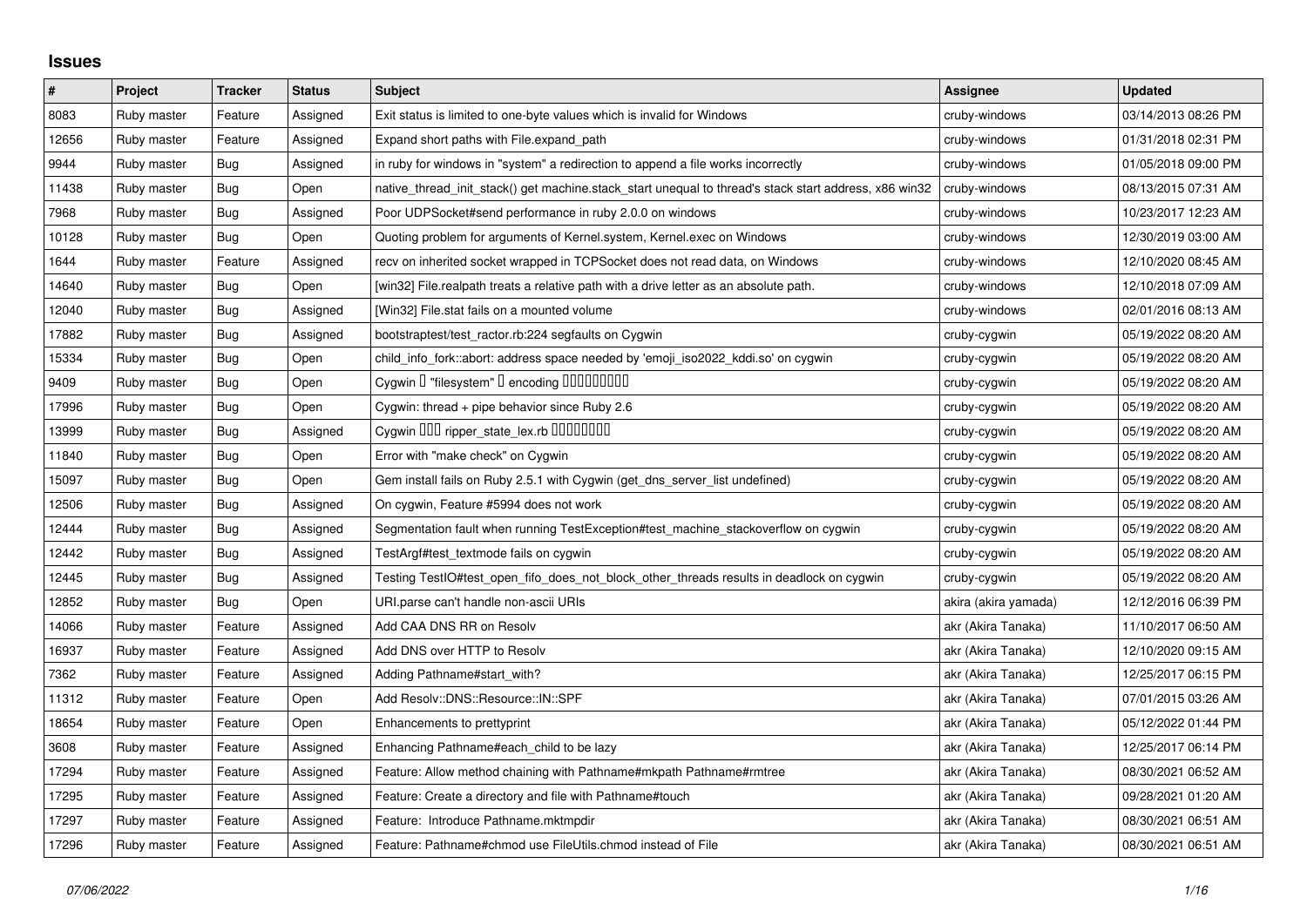| $\sharp$ | Project     | <b>Tracker</b> | <b>Status</b> | <b>Subject</b>                                                                                              | <b>Assignee</b>                     | <b>Updated</b>      |
|----------|-------------|----------------|---------------|-------------------------------------------------------------------------------------------------------------|-------------------------------------|---------------------|
| 18450    | Ruby master | Feature        | Assigned      | Force break in prettyprint                                                                                  | akr (Akira Tanaka)                  | 12/29/2021 02:02 PM |
| 12497    | Ruby master | Feature        | Assigned      | GMP version of divmod may be slower                                                                         | akr (Akira Tanaka)                  | 08/10/2016 03:11 AM |
| 16985    | Ruby master | Feature        | Open          | Improve `pp` for `Hash` and `String`                                                                        | akr (Akira Tanaka)                  | 06/26/2020 09:51 AM |
| 8445     | Ruby master | Bug            | Assigned      | IO.open and IO#set_enconding does not support :fallback option                                              | akr (Akira Tanaka)                  | 06/14/2022 06:02 AM |
| 17473    | Ruby master | Feature        | Open          | Make Pathname to embedded class of Ruby                                                                     | akr (Akira Tanaka)                  | 01/07/2022 09:25 AM |
| 10129    | Ruby master | Feature        | Assigned      | More descriptive error message for failed net/http requests                                                 | akr (Akira Tanaka)                  | 01/05/2018 09:01 PM |
| 18651    | Ruby master | Bug            | Open          | oob access in CP51932 -> CP50220 transcoder                                                                 | akr (Akira Tanaka)                  | 03/23/2022 01:17 PM |
| 17173    | Ruby master | Feature        | Open          | open-uri D ciphers DOODOO                                                                                   | akr (Akira Tanaka)                  | 09/25/2020 09:17 AM |
| 11322    | Ruby master | Feature        | Assigned      | OpenUri: RuntimeError: HTTP redirection loop                                                                | akr (Akira Tanaka)                  | 11/13/2020 03:52 AM |
| 13385    | Ruby master | Feature        | Open          | [PATCH] Make Resolv::DNS::Name validation similar to host and dig commands                                  | akr (Akira Tanaka)                  | 06/16/2017 08:04 AM |
| 10459    | Ruby master | Feature        | Assigned      | [PATCH] rfc3339 method for Time                                                                             | akr (Akira Tanaka)                  | 05/21/2015 08:14 AM |
| 7412     | Ruby master | Feature        | Assigned      | Pathname#relative_path_from does not support mixed directory separators on windows                          | akr (Akira Tanaka)                  | 01/05/2018 09:00 PM |
| 10637    | Ruby master | Feature        | Assigned      | Puppet orchestration on vagrant fails with Error: Non-HTTP proxy URI                                        | akr (Akira Tanaka)                  | 09/23/2020 10:23 PM |
| 13513    | Ruby master | Bug            | Assigned      | Resolv::DNS::Message.decode hangs after detecting truncation in UDP messages                                | akr (Akira Tanaka)                  | 03/08/2021 11:35 PM |
| 14922    | Ruby master | Feature        | Assigned      | Resolv getaddresses ignores AAAA records for IPv6                                                           | akr (Akira Tanaka)                  | 11/13/2020 04:01 AM |
| 10580    | Ruby master | Bug            | Open          | TestProcess#test_deadlock_by_signal_at_forking fails on ARM                                                 | akr (Akira Tanaka)                  | 12/30/2019 03:00 AM |
| 17154    | Ruby master | Misc           | Open          | Update Pathname Documentation to Clarify Expected Behavior                                                  | akr (Akira Tanaka)                  | 09/05/2020 01:18 PM |
| 17569    | Ruby master | Misc           | Open          | uri lib maintainership                                                                                      | akr (Akira Tanaka)                  | 01/23/2021 10:42 AM |
| 13047    | Ruby master | Feature        | Assigned      | Use String literal instead of `String#+` for multiline pretty-printing of multiline strings                 | akr (Akira Tanaka)                  | 02/22/2017 07:09 AM |
| 14917    | Ruby master | Misc           | Assigned      | Add RDoc documents to tar ball                                                                              | aycabta (aycabta.)                  | 07/21/2018 09:29 AM |
| 13604    | Ruby master | Feature        | Assigned      | Exposing alternative interface of readline                                                                  | aycabta (aycabta.)                  | 01/20/2020 05:34 AM |
| 18459    | Ruby master | Feature        | Assigned      | IRB autocomplete dropdown colour options                                                                    | aycabta (aycabta.)                  | 01/05/2022 02:15 AM |
| 15371    | Ruby master | Feature        | Assigned      | IRB with ARGV                                                                                               | aycabta (aycabta.)                  | 02/14/2020 11:35 AM |
| 9507     | Ruby master | Bug            | Open          | Ruby 2.1.0 is broken on ARMv5: tried to create Proc object without a block                                  | charliesome (Charlie<br>Somerville) | 01/05/2018 09:00 PM |
| 17400    | Ruby master | Bug            | Open          | Incorrect character downcase for Greek Sigma                                                                | duerst (Martin Dürst)               | 12/17/2020 06:56 AM |
| 16842    | Ruby master | Bug            | Assigned      | inspect` prints the UTF-8 character U+0085 (NEXT LINE) verbatim even though it is not printable             | duerst (Martin Dürst)               | 02/26/2021 05:43 AM |
| 18601    | Ruby master | <b>Bug</b>     | Open          | Invalid byte sequences in Big5 encodings                                                                    | duerst (Martin Dürst)               | 02/23/2022 07:59 AM |
| 13671    | Ruby master | <b>Bug</b>     | Assigned      | Regexp with lookbehind and case-insensitivity raises RegexpError only on strings with certain<br>characters | duerst (Martin Dürst)               | 11/30/2021 04:42 AM |
| 18337    | Ruby master | <b>Bug</b>     | Assigned      | Ruby allows zero-width characters in identifiers                                                            | duerst (Martin Dürst)               | 11/24/2021 09:13 AM |
| 7742     | Ruby master | <b>Bug</b>     | Open          | System encoding (Windows-1258) is not recognized by Ruby to convert back to UTF-8                           | duerst (Martin Dürst)               | 12/25/2017 06:15 PM |
| 6351     | Ruby master | <b>Bug</b>     | Assigned      | transcode table generator does not support multi characters of Unicode                                      | duerst (Martin Dürst)               | 12/25/2017 06:15 PM |
| 18639    | Ruby master | Feature        | Open          | Update Unicode data to Unicode Version 15.0.0                                                               | duerst (Martin Dürst)               | 03/22/2022 07:38 PM |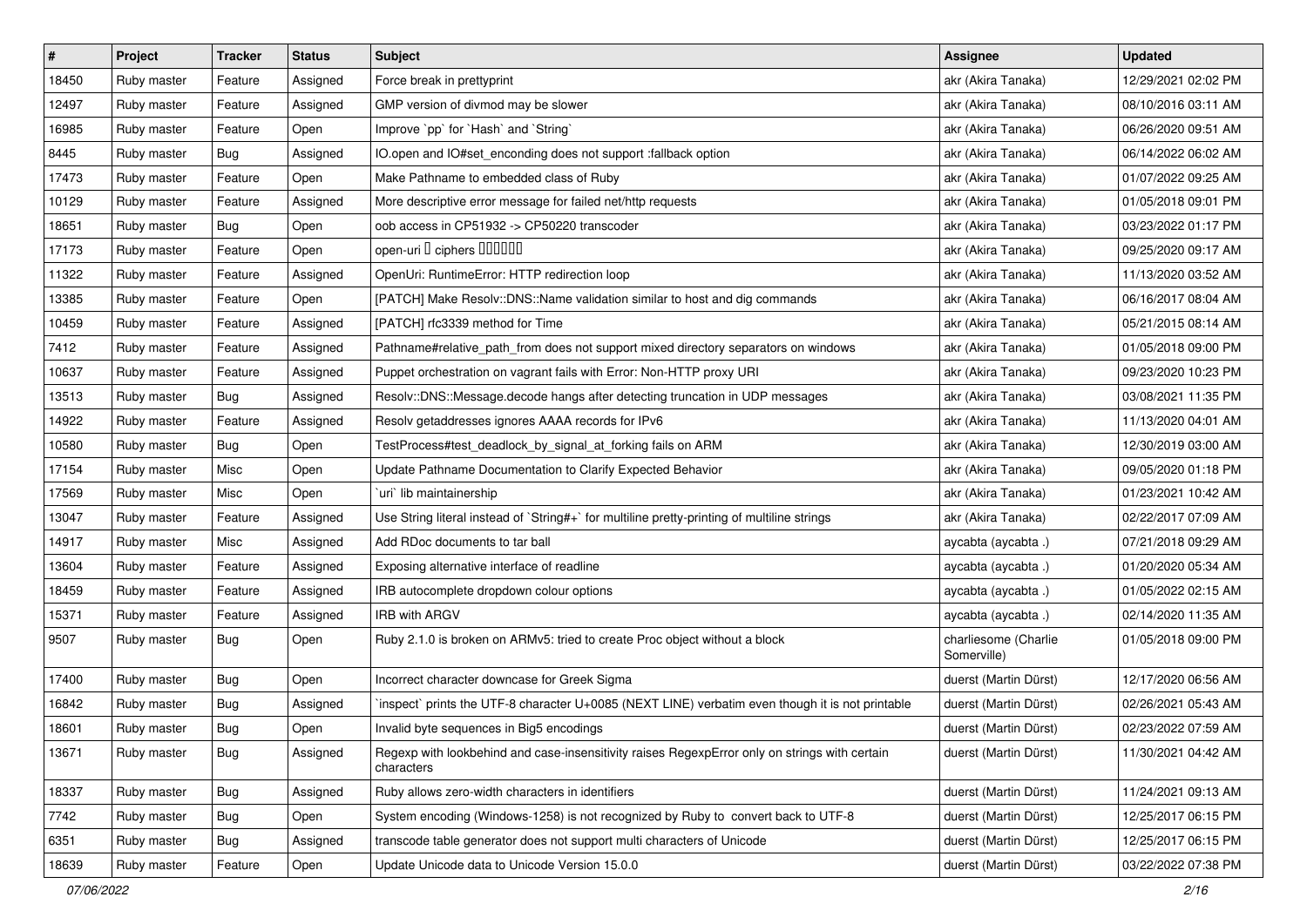| #     | Project     | <b>Tracker</b> | <b>Status</b> | <b>Subject</b>                                                                                                                                                      | Assignee                          | <b>Updated</b>      |
|-------|-------------|----------------|---------------|---------------------------------------------------------------------------------------------------------------------------------------------------------------------|-----------------------------------|---------------------|
| 13696 | Ruby master | Feature        | Open          | Add exchange and noreplace options to File.rename                                                                                                                   | Glass_saga (Masaki<br>Matsushita) | 12/01/2017 04:34 PM |
| 2631  | Ruby master | Feature        | Assigned      | Allow IO#reopen to take a block                                                                                                                                     | Glass_saga (Masaki<br>Matsushita) | 05/24/2018 01:22 PM |
| 17525 | Ruby master | Feature        | Open          | Implement Happy Eyeballs Version 2 (RFC8305) in Socket.tcp                                                                                                          | Glass_saga (Masaki<br>Matsushita) | 06/16/2022 01:08 AM |
| 7148  | Ruby master | Feature        | Assigned      | Improved Tempfile w/o DelegateClass                                                                                                                                 | Glass_saga (Masaki<br>Matsushita) | 03/27/2019 09:51 AM |
| 15628 | Ruby master | Feature        | Assigned      | init_inetsock_internal should fallback to IPv4 if IPv6 is unreachable                                                                                               | Glass_saga (Masaki<br>Matsushita) | 09/25/2020 05:42 AM |
| 16476 | Ruby master | Feature        | Open          | Socket.getaddrinfo cannot be interrupted by Timeout.timeout                                                                                                         | Glass_saga (Masaki<br>Matsushita) | 06/16/2022 01:08 AM |
| 15408 | Ruby master | Feature        | Open          | Deprecate object_id and _id2ref                                                                                                                                     | headius (Charles Nutter)          | 03/19/2019 04:02 PM |
| 16012 | Ruby master | Feature        | Assigned      | Add a (small) test-install suite?                                                                                                                                   | hsbt (Hiroshi SHIBATA)            | 07/30/2019 08:13 AM |
| 5617  | Ruby master | Feature        | Assigned      | Allow install RubyGems into dediceted directory                                                                                                                     | hsbt (Hiroshi SHIBATA)            | 05/16/2018 09:15 AM |
| 18790 | Ruby master | Bug            | Assigned      | cannot load such file -- digest (LoadError)                                                                                                                         | hsbt (Hiroshi SHIBATA)            | 06/06/2022 12:41 AM |
| 13534 | Ruby master | Feature        | Assigned      | Checking installation results of default gems                                                                                                                       | hsbt (Hiroshi SHIBATA)            | 07/26/2018 02:16 AM |
| 15487 | Ruby master | Misc           | Assigned      | Clarify default gems maintanance policy                                                                                                                             | hsbt (Hiroshi SHIBATA)            | 12/30/2018 08:42 PM |
| 16951 | Ruby master | Bug            | Assigned      | Consistently referer dependencies                                                                                                                                   | hsbt (Hiroshi SHIBATA)            | 06/17/2021 06:15 AM |
| 6590  | Ruby master | Feature        | Assigned      | Dealing with bigdecimal, etc gems in JRuby                                                                                                                          | hsbt (Hiroshi SHIBATA)            | 05/15/2019 08:33 PM |
| 18381 | Ruby master | Bug            | Assigned      | Default vs Bundled gems                                                                                                                                             | hsbt (Hiroshi SHIBATA)            | 12/15/2021 11:09 AM |
| 18567 | Ruby master | Bug            | Open          | Depending on default gems in stdlib gems when not needed considered harmful                                                                                         | hsbt (Hiroshi SHIBATA)            | 04/21/2022 04:45 PM |
| 18614 | Ruby master | Bug            | Open          | Error (busy loop) in<br>TestGemCommandsSetupCommand#test_destdir_flag_does_not_try_to_write_to_the_default_gem_<br>home                                             | hsbt (Hiroshi SHIBATA)            | 03/17/2022 01:03 AM |
| 10919 | Ruby master | Bug            | Assigned      | [gem install] installs multipe platforms                                                                                                                            | hsbt (Hiroshi SHIBATA)            | 07/30/2019 07:44 AM |
| 13508 | Ruby master | Feature        | Assigned      | How remove/refactor code related mathn library.                                                                                                                     | hsbt (Hiroshi SHIBATA)            | 12/25/2017 06:15 PM |
| 18169 | Ruby master | Bug            | Assigned      | Local copies of gemified libraries are being released out of sync with their gems                                                                                   | hsbt (Hiroshi SHIBATA)            | 02/25/2022 05:40 PM |
| 9366  | Ruby master | Bug            | Assigned      | "make-j32 check TESTS=-j32" occasionally fails on rubygems/specification                                                                                            | hsbt (Hiroshi SHIBATA)            | 07/26/2018 02:13 AM |
| 18666 | Ruby master | Bug            | Open          | No rule to make target 'yaml/yaml.h', needed by 'api.o'                                                                                                             | hsbt (Hiroshi SHIBATA)            | 03/29/2022 11:17 AM |
| 18571 | Ruby master | Feature        | Assigned      | Removed the bundled sources from release package after Ruby 3.2                                                                                                     | hsbt (Hiroshi SHIBATA)            | 03/28/2022 06:23 AM |
| 16963 | Ruby master | Feature        | Assigned      | Remove English.rb from Ruby 2.8/3.0                                                                                                                                 | hsbt (Hiroshi SHIBATA)            | 06/19/2020 09:48 AM |
| 18355 | Ruby master | Bug            | Assigned      | require("pathname") within rack application chnages behaviors of Pathname methods, such as<br>absolute?(), when there are two versions of 'pathname' gem installed. | hsbt (Hiroshi SHIBATA)            | 11/30/2021 08:01 AM |
| 18068 | Ruby master | Misc           | Open          | Silence LoadError only if it is for rubygems itself                                                                                                                 | hsbt (Hiroshi SHIBATA)            | 08/08/2021 02:21 PM |
| 12639 | Ruby master | Feature        | Assigned      | Speed up require in RubyGems by 5x                                                                                                                                  | hsbt (Hiroshi SHIBATA)            | 07/26/2018 02:12 AM |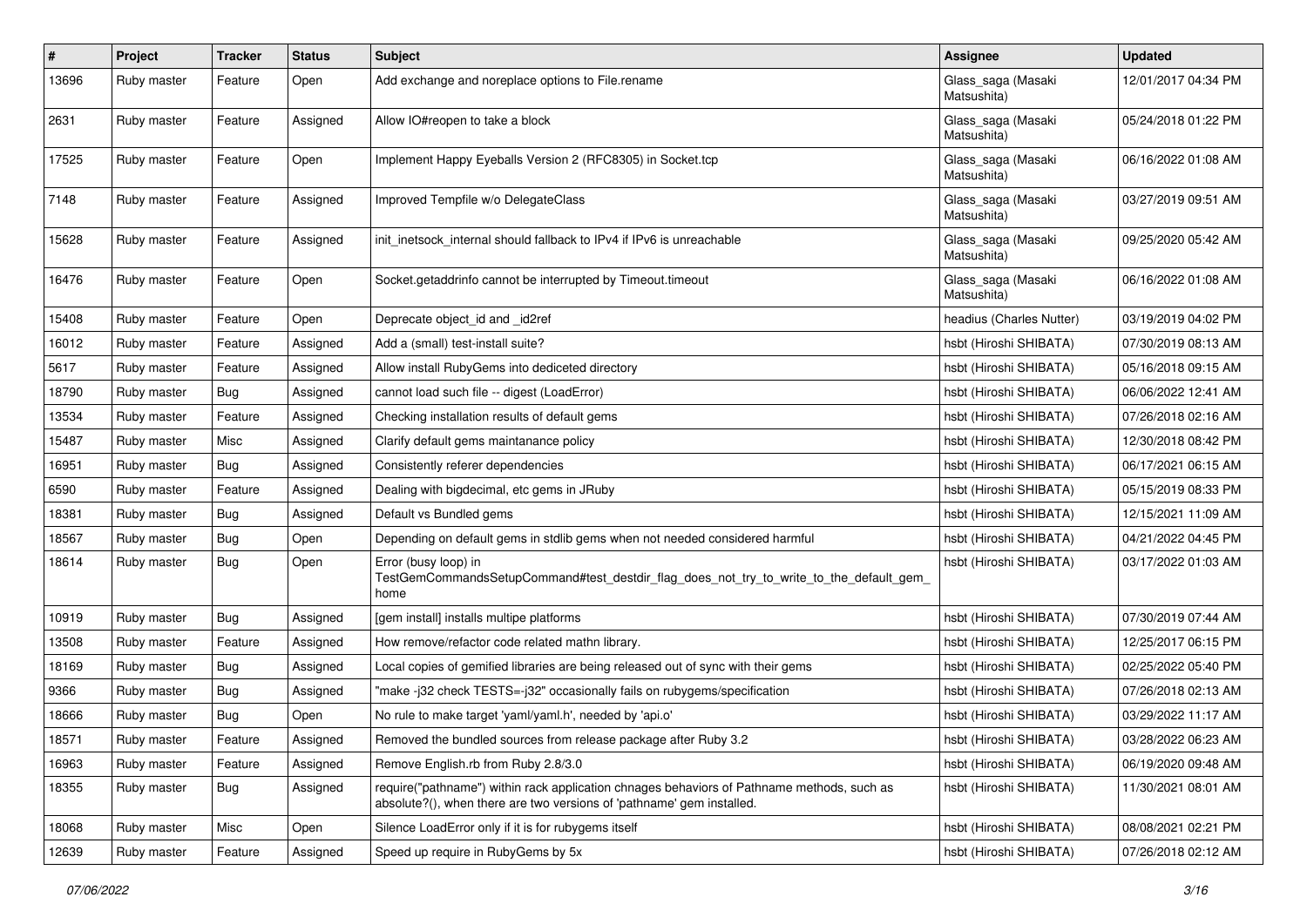| $\pmb{\#}$ | Project     | <b>Tracker</b> | <b>Status</b> | <b>Subject</b>                                                                     | <b>Assignee</b>             | <b>Updated</b>      |
|------------|-------------|----------------|---------------|------------------------------------------------------------------------------------|-----------------------------|---------------------|
| 14737      | Ruby master | Feature        | Assigned      | Split default gems into separate directory structure                               | hsbt (Hiroshi SHIBATA)      | 09/02/2020 06:00 PM |
| 14679      | Ruby master | Bug            | Assigned      | StdLib gems should properly specify their dependencies                             | hsbt (Hiroshi SHIBATA)      | 04/11/2018 01:14 PM |
| 15550      | Ruby master | Bug            | Assigned      | Windows - gem bin files - can't run from bash shell                                | hsbt (Hiroshi SHIBATA)      | 03/20/2019 01:05 AM |
| 17664      | Ruby master | Bug            | Assigned      | Behavior of sockets changed in Ruby 3.0 to non-blocking                            | ioquatix (Samuel Williams)  | 07/12/2021 10:28 AM |
| 595        | Ruby master | Bug            | Assigned      | Fiber ignores ensure clause                                                        | ioquatix (Samuel Williams)  | 12/29/2019 10:37 AM |
| 18810      | Ruby master | Bug            | Open          | Make `Kernel#p` interruptable.                                                     | ioquatix (Samuel Williams)  | 05/30/2022 12:44 AM |
| 13383      | Ruby master | Feature        | Open          | [PATCH] Module#source_location                                                     | ioquatix (Samuel Williams)  | 01/09/2020 05:16 AM |
| 18036      | Ruby master | Bug            | Open          | Pthread fibers become invalid on fork - different from normal fibers.              | ioquatix (Samuel Williams)  | 08/19/2021 07:05 AM |
| 18818      | Ruby master | Bug            | Open          | SEGV (Fiber scheduler?)                                                            | ioquatix (Samuel Williams)  | 06/06/2022 06:31 PM |
| 18227      | Ruby master | Feature        | Open          | Static class initialization.                                                       | ioquatix (Samuel Williams)  | 09/29/2021 09:21 PM |
| 17720      | Ruby master | Misc           | Assigned      | Cirrus CI to check non-x86_64 architecture cases by own machines                   | jaruga (Jun Aruga)          | 09/26/2021 10:24 AM |
| 18002      | Ruby master | Bug            | Open          | s390x: Tests failing without LC_ALL env                                            | jaruga (Jun Aruga)          | 07/12/2021 04:30 PM |
| 16492      | Ruby master | Bug            | Open          | TestBugReporter#test_bug_reporter_add test failures                                | jaruga (Jun Aruga)          | 08/24/2021 01:12 PM |
| 16188      | Ruby master | Misc           | Open          | What are the performance implications of the new keyword arguments in 2.7 and 3.0? | jeremyevans0 (Jeremy Evans) | 11/27/2019 04:45 PM |
| 18058      | Ruby master | Bug            | Open          | 3.1.0-dev with MJIT enabled Zlib::BufError during `gem install`                    | k0kubun (Takashi Kokubun)   | 08/02/2021 08:31 PM |
| 18277      | Ruby master | Bug            | Open          | buffer error (Zlib::BufError) in Zlib::Deflate#deflate when using MJIT             | k0kubun (Takashi Kokubun)   | 01/05/2022 03:04 PM |
| 18808      | Ruby master | Bug            | Assigned      | Cannot compile ruby 3.1.2 on powerpc64le-linux without disabling the jit features  | k0kubun (Takashi Kokubun)   | 06/20/2022 10:40 AM |
| 16694      | Ruby master | Bug            | Assigned      | JIT vs hardened GCC with PCH                                                       | k0kubun (Takashi Kokubun)   | 02/02/2021 07:38 AM |
| 18142      | Ruby master | Bug            | Assigned      | Segmentation fault with Ruby 3.0.2                                                 | k0kubun (Takashi Kokubun)   | 09/02/2021 07:43 AM |
| 17995      | Ruby master | Bug            | Open          | Slow down when mjit and Ractor are being used at same time                         | k0kubun (Takashi Kokubun)   | 06/11/2022 04:02 AM |
| 16185      | Ruby master | Bug            | Open          | basictest failure on AIX 6.1 for 64bit build                                       | kanemoto (Yutaka Kanemoto)  | 10/15/2019 12:05 AM |
| 18761      | Ruby master | Misc           | Open          | provide an example wasm project                                                    | katei (Yuta Saito)          | 05/23/2022 11:01 AM |
| 13610      | Ruby master | Feature        | Assigned      | IPAddr doesn't provide helpful methods to get the subnet or IP address             | knu (Akinori MUSHA)         | 10/20/2017 01:13 AM |
| 11531      | Ruby master | Bug            | Assigned      | IPAddr#== implements wrong logic                                                   | knu (Akinori MUSHA)         | 12/29/2019 12:50 PM |
| 8047       | Ruby master | Feature        | Assigned      | IPAddr makes host address with netmask                                             | knu (Akinori MUSHA)         | 01/05/2018 09:00 PM |
| 11527      | Ruby master | Feature        | Assigned      | IPAddr#mask_addr isn't a method                                                    | knu (Akinori MUSHA)         | 11/07/2018 04:12 PM |
| 17210      | Ruby master | Feature        | Open          | More readable and useful `Set#inspect`                                             | knu (Akinori MUSHA)         | 05/19/2021 10:12 PM |
| 11710      | Ruby master | Feature        | Open          | [PATCH] Replace Set#merge with Set#merge! and make Set#merge non-mutating.         | knu (Akinori MUSHA)         | 11/18/2015 07:28 PM |
| 15240      | Ruby master | Feature        | Open          | Set operations check for is a?(Set), rather than allowing duck typing              | knu (Akinori MUSHA)         | 08/27/2019 08:12 PM |
| 16989      | Ruby master | Feature        | Open          | Sets: need $\Psi$                                                                  | knu (Akinori MUSHA)         | 02/18/2022 02:57 AM |
| 15281      | Ruby master | Feature        | Assigned      | Speed up Set#intersect with size check.                                            | knu (Akinori MUSHA)         | 08/11/2020 02:43 AM |
| 3953       | Ruby master | Feature        | Assigned      | TCPSocket / UDPSocket do not accept IPAddr objects.                                | knu (Akinori MUSHA)         | 12/25/2017 06:14 PM |
| 17676      | Ruby master | <b>Bug</b>     | Assigned      | Accessing ENV from Ractor raises IsolationError                                    | ko1 (Koichi Sasada)         | 03/09/2021 02:37 AM |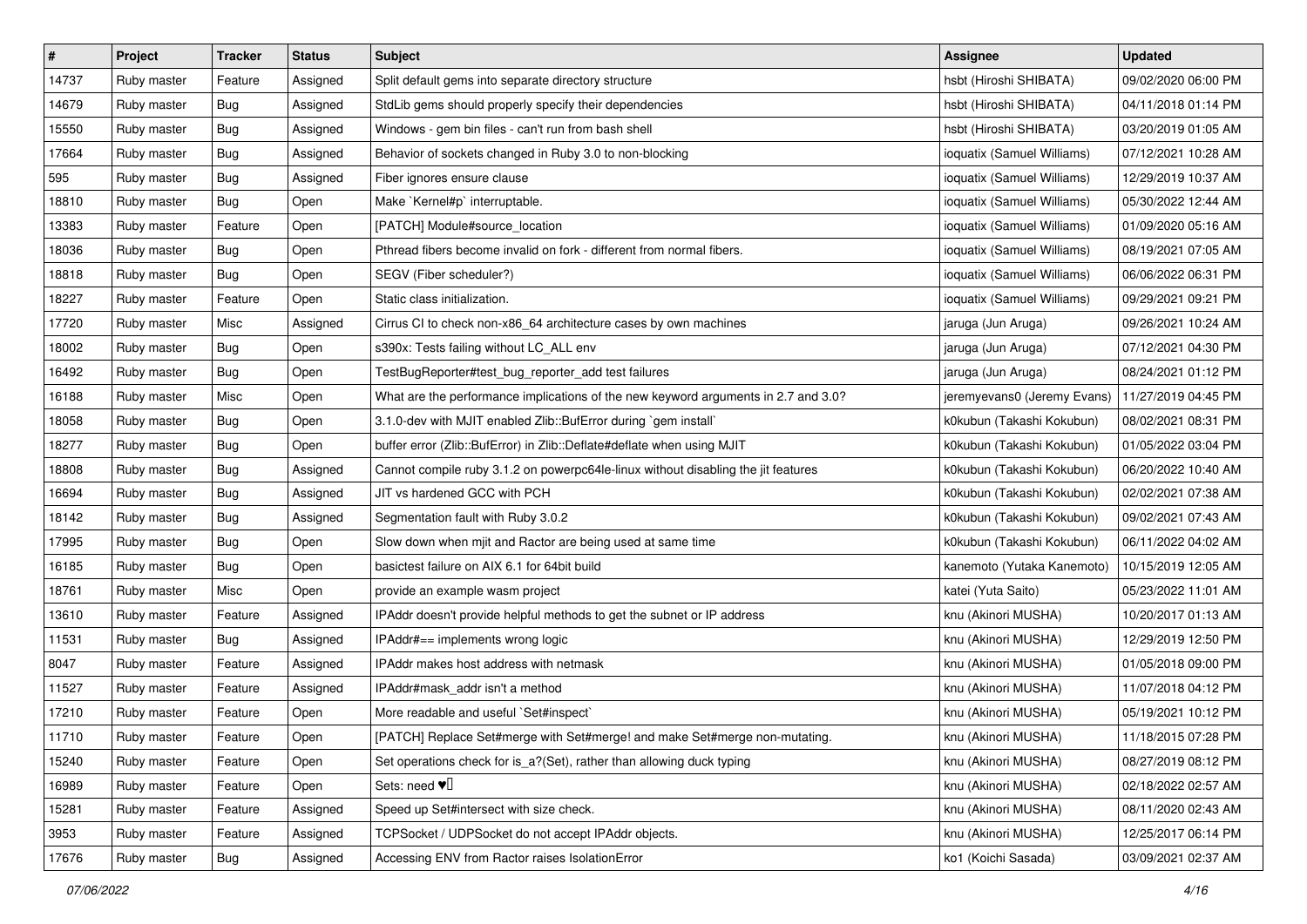| #     | Project     | <b>Tracker</b> | <b>Status</b> | <b>Subject</b>                                                                                                            | <b>Assignee</b>     | <b>Updated</b>      |
|-------|-------------|----------------|---------------|---------------------------------------------------------------------------------------------------------------------------|---------------------|---------------------|
| 18275 | Ruby master | Feature        | Open          | Add an option to define_method to not capture the surrounding environment                                                 | ko1 (Koichi Sasada) | 12/03/2021 02:34 PM |
| 8960  | Ruby master | Feature        | Assigned      | Add Exception#backtrace_locations                                                                                         | ko1 (Koichi Sasada) | 11/25/2016 02:15 PM |
| 8576  | Ruby master | Feature        | Assigned      | Add optimized method type for constant value methods                                                                      | ko1 (Koichi Sasada) | 12/25/2017 06:15 PM |
| 13821 | Ruby master | Feature        | Assigned      | Allow fibers to be resumed across threads                                                                                 | ko1 (Koichi Sasada) | 02/15/2019 10:09 AM |
| 15499 | Ruby master | Bug            | Assigned      | Breaking behavior on ruby 2.6: rb_thread_call_without_gvl doesn't invoke unblock_function when<br>used on the main thread | ko1 (Koichi Sasada) | 01/05/2021 02:24 AM |
| 13252 | Ruby master | Feature        | Assigned      | C API for creating strings without copying                                                                                | ko1 (Koichi Sasada) | 04/17/2017 07:22 AM |
| 14394 | Ruby master | Feature        | Open          | Class.descendants                                                                                                         | ko1 (Koichi Sasada) | 01/20/2022 10:46 PM |
| 6695  | Ruby master | Feature        | Assigned      | Configuration for Thread/Fiber creation                                                                                   | ko1 (Koichi Sasada) | 12/25/2017 06:15 PM |
| 17502 | Ruby master | Misc           | Open          | C vs Ruby                                                                                                                 | ko1 (Koichi Sasada) | 12/02/2021 07:53 PM |
| 17531 | Ruby master | Bug            | Open          | did_you_mean` not Ractor friendly                                                                                         | ko1 (Koichi Sasada) | 01/29/2021 08:48 AM |
| 11808 | Ruby master | Bug            | Open          | Different behavior between Enumerable#grep and Array#grep                                                                 | ko1 (Koichi Sasada) | 10/26/2020 04:36 AM |
| 12020 | Ruby master | Feature        | Assigned      | Documenting Ruby memory model                                                                                             | ko1 (Koichi Sasada) | 12/23/2021 11:40 PM |
| 15939 | Ruby master | Feature        | Assigned      | Dump symbols reference to their fstr in ObjectSpace.dump()                                                                | ko1 (Koichi Sasada) | 08/08/2019 09:38 PM |
| 3731  | Ruby master | Feature        | Assigned      | Easier Embedding API for Ruby                                                                                             | ko1 (Koichi Sasada) | 12/25/2017 06:14 PM |
| 15315 | Ruby master | Bug            | Open          | ec_switch can still lose interrupts                                                                                       | ko1 (Koichi Sasada) | 11/20/2018 09:32 AM |
| 10932 | Ruby master | Feature        | Open          | Enabling allocation tracing as early as possible                                                                          | ko1 (Koichi Sasada) | 06/13/2015 07:54 AM |
| 15778 | Ruby master | Feature        | Open          | Expose an API to pry-open the stack frames in Ruby                                                                        | ko1 (Koichi Sasada) | 08/29/2019 06:24 AM |
| 14607 | Ruby master | Bug            | Assigned      | Fix use of the rb_profile_frames start parameter                                                                          | ko1 (Koichi Sasada) | 06/09/2022 06:12 AM |
| 17516 | Ruby master | Bug            | Assigned      | forking in a ractor causes Ruby to crash                                                                                  | ko1 (Koichi Sasada) | 11/30/2021 05:26 AM |
| 13388 | Ruby master | Feature        | Assigned      | gc.c: Add GC.get_parameters and .set_parameters                                                                           | ko1 (Koichi Sasada) | 03/30/2017 10:52 AM |
| 10009 | Ruby master | <b>Bug</b>     | Open          | IO operation is 10x slower in multi-thread environment                                                                    | ko1 (Koichi Sasada) | 05/21/2015 07:19 AM |
| 14492 | Ruby master | Feature        | Open          | iseq loading + caching should be in core                                                                                  | ko1 (Koichi Sasada) | 12/10/2020 08:53 AM |
| 16124 | Ruby master | Misc           | Assigned      | Let the transient heap belong to objspace                                                                                 | ko1 (Koichi Sasada) | 11/18/2019 08:48 AM |
| 16819 | Ruby master | Bug            | Assigned      | Line reporting off by one when reporting line of a hash?                                                                  | ko1 (Koichi Sasada) | 06/16/2020 05:57 PM |
| 17593 | Ruby master | Feature        | Assigned      | load_iseq_eval should override the ISeq path                                                                              | ko1 (Koichi Sasada) | 02/16/2021 08:27 AM |
| 17884 | Ruby master | Feature        | Open          | locindex for profiling tools                                                                                              | ko1 (Koichi Sasada) | 05/24/2021 04:17 PM |
| 15878 | Ruby master | Feature        | Assigned      | Make exit faster by not running GC                                                                                        | ko1 (Koichi Sasada) | 07/29/2019 07:48 AM |
| 18553 | Ruby master | <b>Bug</b>     | Open          | Memory leak on compiling method call with kwargs                                                                          | ko1 (Koichi Sasada) | 03/23/2022 09:34 PM |
| 17513 | Ruby master | Bug            | Open          | Methods of shareable objects and UnboundMethods should be shareable                                                       | ko1 (Koichi Sasada) | 01/06/2021 08:53 PM |
| 17667 | Ruby master | <b>Bug</b>     | Open          | Module#name needs synchronization                                                                                         | ko1 (Koichi Sasada) | 03/02/2021 07:31 AM |
| 14813 | Ruby master | Feature        | Open          | [PATCH] gc.c: make gc_enter+gc_exit pairs dtrace probes, too                                                              | ko1 (Koichi Sasada) | 12/17/2018 07:42 AM |
| 14859 | Ruby master | Feature        | Open          | [PATCH] implement Timeout in VM                                                                                           | ko1 (Koichi Sasada) | 07/22/2018 07:42 AM |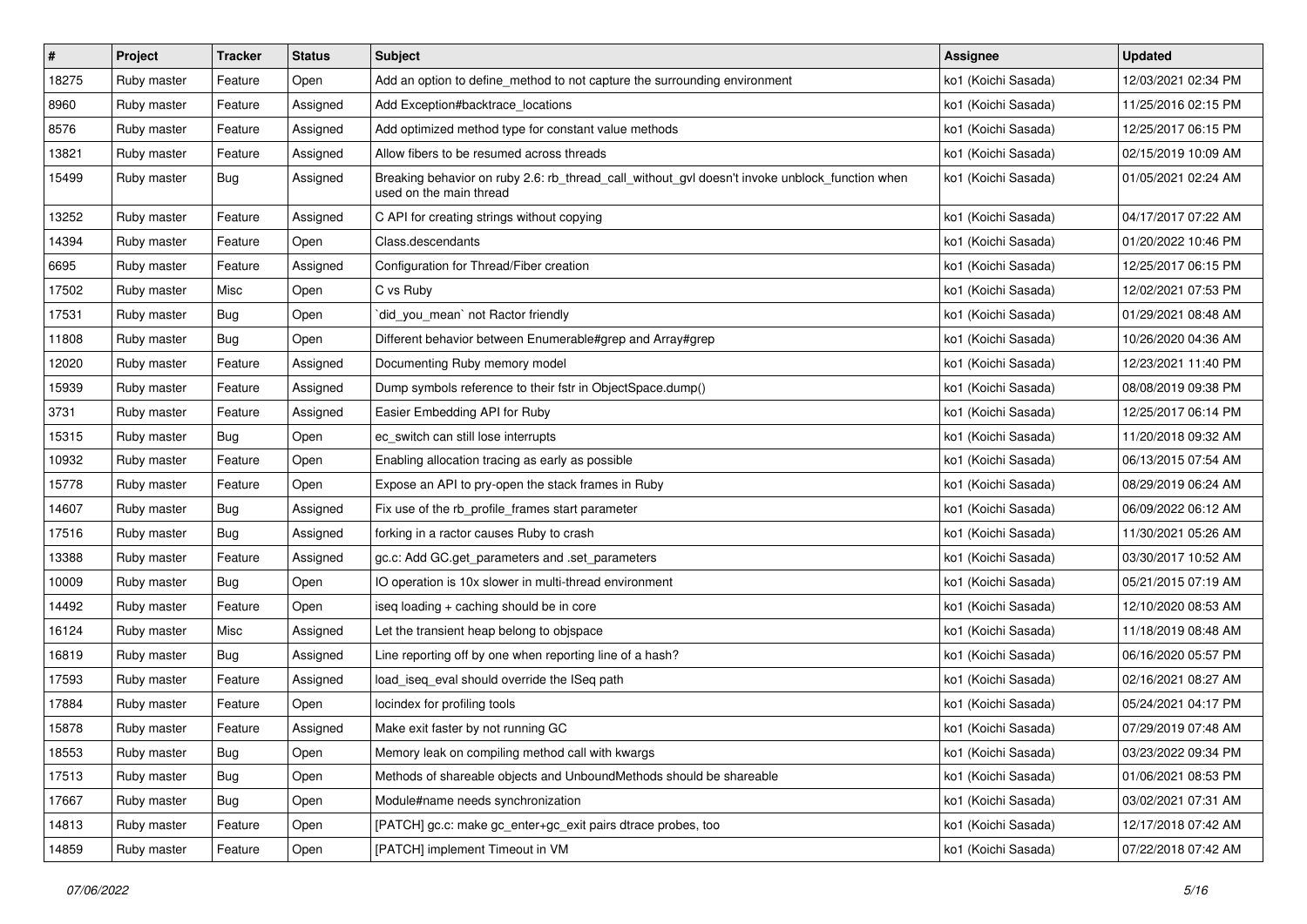| $\sharp$ | Project     | <b>Tracker</b> | <b>Status</b> | <b>Subject</b>                                                                                  | Assignee            | <b>Updated</b>      |
|----------|-------------|----------------|---------------|-------------------------------------------------------------------------------------------------|---------------------|---------------------|
| 10423    | Ruby master | Feature        | Open          | [PATCH] opt_str_lit*: avoid literal string allocations                                          | ko1 (Koichi Sasada) | 01/05/2018 09:01 PM |
| 2294     | Ruby master | Feature        | Assigned      | [PATCH] ruby_bind_stack() to embed Ruby in coroutine                                            | ko1 (Koichi Sasada) | 01/05/2018 09:00 PM |
| 15263    | Ruby master | Bug            | Open          | [PATCH] vm_trace.c (postponed_job_register): only hit main thread                               | ko1 (Koichi Sasada) | 10/27/2018 11:35 PM |
| 18572    | Ruby master | Bug            | Assigned      | Performance regression when invoking refined methods                                            | ko1 (Koichi Sasada) | 02/10/2022 12:48 AM |
| 17359    | Ruby master | <b>Bug</b>     | Open          | Ractor copy mode is not Ractor-safe                                                             | ko1 (Koichi Sasada) | 12/02/2020 05:42 PM |
| 17677    | Ruby master | Bug            | Assigned      | Ractor crashes fork when blocking                                                               | ko1 (Koichi Sasada) | 03/09/2021 12:42 AM |
| 18024    | Ruby master | Bug            | Assigned      | Ractor crashes when connections are closed in multiple Ractors                                  | ko1 (Koichi Sasada) | 12/14/2021 04:41 PM |
| 18119    | Ruby master | Bug            | Open          | Ractor crashes when instantiating classes                                                       | ko1 (Koichi Sasada) | 09/14/2021 01:42 AM |
| 17679    | Ruby master | Bug            | Assigned      | Ractor incoming channel can consume unlimited resources                                         | ko1 (Koichi Sasada) | 06/30/2022 10:49 AM |
| 17543    | Ruby master | <b>Bug</b>     | Open          | Ractor isolation broken by `self` in shareable proc                                             | ko1 (Koichi Sasada) | 01/29/2021 03:06 PM |
| 17404    | Ruby master | Feature        | Open          | Ractor `move:` API to allow shareability check                                                  | ko1 (Koichi Sasada) | 12/18/2020 09:17 PM |
| 17393    | Ruby master | Feature        | Open          | `Ractor::Moved#inspect`                                                                         | ko1 (Koichi Sasada) | 12/21/2020 05:47 PM |
| 17998    | Ruby master | Bug            | Assigned      | ractor: process hanging (with ractors initialized, but not being used)                          | ko1 (Koichi Sasada) | 12/02/2021 08:17 PM |
| 17624    | Ruby master | Bug            | Open          | Ractor.receive is not thread-safe                                                               | ko1 (Koichi Sasada) | 09/14/2021 01:40 AM |
| 17678    | Ruby master | Bug            | Assigned      | Ractors do not restart after fork                                                               | ko1 (Koichi Sasada) | 03/09/2021 12:42 AM |
| 18258    | Ruby master | Bug            | Open          | Ractor shareable? can be slow and mutates internal object flags.                                | ko1 (Koichi Sasada) | 10/21/2021 08:58 AM |
| 17414    | Ruby master | Feature        | Open          | Ractor should allow access to shareable attributes for Modules/Classes                          | ko1 (Koichi Sasada) | 12/21/2020 03:56 PM |
| 17826    | Ruby master | Bug            | Assigned      | Ractor#take hangs if used in multiple Threads                                                   | ko1 (Koichi Sasada) | 12/15/2021 01:30 PM |
| 15802    | Ruby master | Misc           | Open          | Reduce the minimum string buffer size from 127 to 63 bytes                                      | ko1 (Koichi Sasada) | 07/30/2019 04:04 AM |
| 8444     | Ruby master | Bug            | Open          | Regexp vars \$~ and friends are not thread local                                                | ko1 (Koichi Sasada) | 07/30/2019 07:38 AM |
| 16776    | Ruby master | <b>Bug</b>     | Assigned      | Regression in coverage library                                                                  | ko1 (Koichi Sasada) | 11/24/2021 07:26 AM |
| 18464    | Ruby master | Bug            | Assigned      | RUBY_INTERNAL_EVENT_NEWOBJ tracepoint causes an interpreter crash when combined with<br>Ractors | ko1 (Koichi Sasada) | 06/08/2022 08:25 AM |
| 17196    | Ruby master | <b>Bug</b>     | Assigned      | Segmentation Fault with Socket#close in Ractors                                                 | ko1 (Koichi Sasada) | 03/20/2022 01:52 PM |
| 18886    | Ruby master | <b>Bug</b>     | Open          | Struct aref and aset don't trigger any tracepoints.                                             | ko1 (Koichi Sasada) | 06/29/2022 06:05 AM |
| 8263     | Ruby master | Feature        | Assigned      | Support discovering yield state of individual Fibers                                            | ko1 (Koichi Sasada) | 12/23/2021 11:40 PM |
| 4040     | Ruby master | Bug            | Assigned      | SystemStackError with Hash[*a] for Large _a_                                                    | ko1 (Koichi Sasada) | 12/25/2017 06:14 PM |
| 13512    | Ruby master | Feature        | Open          | <b>System Threads</b>                                                                           | ko1 (Koichi Sasada) | 07/14/2017 07:08 AM |
| 14090    | Ruby master | Bug            | Assigned      | TestGc#test_interrupt_in_finalizer`fails very rarely                                            | ko1 (Koichi Sasada) | 12/02/2021 07:24 PM |
| 14727    | Ruby master | Bug            | Assigned      | TestQueue#test_queue_with_trap always timeout on Windows10                                      | ko1 (Koichi Sasada) | 05/01/2018 02:59 AM |
| 9755     | Ruby master | Feature        | Assigned      | Thread::Backtrace::Location#defined_class                                                       | ko1 (Koichi Sasada) | 04/18/2014 09:22 AM |
| 6694     | Ruby master | Feature        | Assigned      | Thread.new without block.                                                                       | ko1 (Koichi Sasada) | 12/25/2017 06:15 PM |
| 11174    | Ruby master | <b>Bug</b>     | Open          | threads memory leak                                                                             | ko1 (Koichi Sasada) | 06/17/2019 03:17 PM |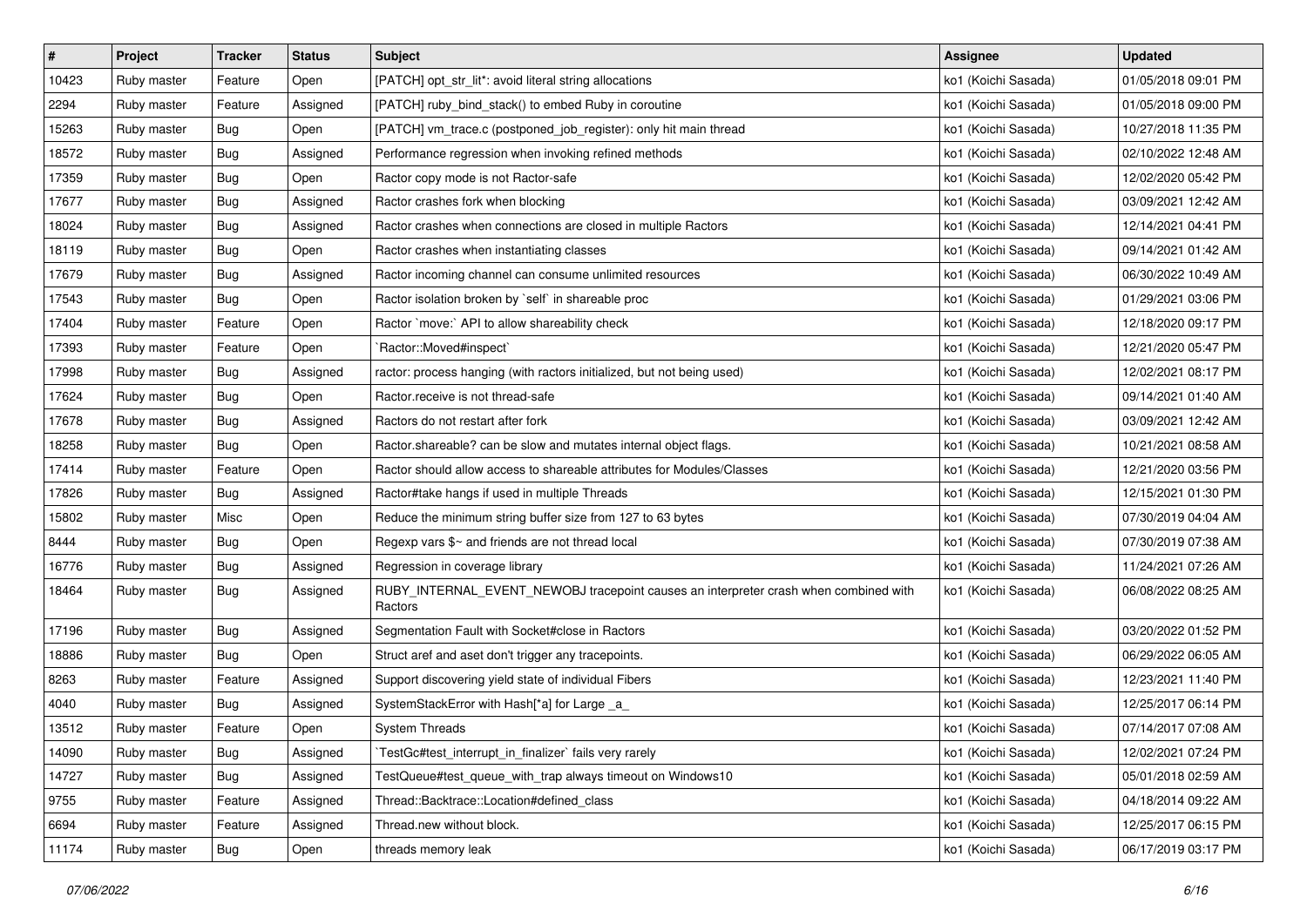| $\vert$ # | Project     | <b>Tracker</b> | <b>Status</b> | <b>Subject</b>                                                                                                                    | Assignee                            | <b>Updated</b>      |
|-----------|-------------|----------------|---------------|-----------------------------------------------------------------------------------------------------------------------------------|-------------------------------------|---------------------|
| 17363     | Ruby master | Feature        | Assigned      | Timeouts                                                                                                                          | ko1 (Koichi Sasada)                 | 05/14/2022 09:06 AM |
| 10238     | Ruby master | Feature        | Open          | todo: remove dependency on malloc_usable_size                                                                                     | ko1 (Koichi Sasada)                 | 12/10/2020 09:20 AM |
| 7976      | Ruby master | Bug            | Assigned      | TracePoint call is at call point, not call site                                                                                   | ko1 (Koichi Sasada)                 | 01/05/2018 09:00 PM |
| 15854     | Ruby master | Feature        | Open          | Tracing instance variable assignment                                                                                              | ko1 (Koichi Sasada)                 | 07/29/2019 07:13 AM |
| 17420     | Ruby master | Bug            | Open          | Unsafe mutation of \$" when doing non-RubyGems require in Ractor                                                                  | ko1 (Koichi Sasada)                 | 01/07/2021 01:23 PM |
| 16027     | Ruby master | Feature        | Assigned      | Update Ruby's dtrace / USDT API to match what is exposed via the TracePoint API                                                   | ko1 (Koichi Sasada)                 | 08/03/2019 02:41 AM |
| 17617     | Ruby master | Bug            | Open          | When a Ractor's incoming port is closed, Ractor.receive_if does not raise Ractor::ClosedError, but<br>instead blocks indefinitely | ko1 (Koichi Sasada)                 | 09/14/2021 01:40 AM |
| 7086      | Ruby master | Feature        | Assigned      | ConditionVariable#wait has meaningless return value                                                                               | kosaki (Motohiro KOSAKI)            | 12/25/2017 06:15 PM |
| 4464      | Ruby master | Feature        | Assigned      | [PATCH] add Fcntl:: Flock object for easier use of POSIX file locks                                                               | kosaki (Motohiro KOSAKI)            | 12/25/2017 06:14 PM |
| 13697     | Ruby master | Feature        | Open          | [PATCH]: futex based thread primitives                                                                                            | kosaki (Motohiro KOSAKI)            | 01/28/2018 11:41 PM |
| 11269     | Ruby master | Bug            | Assigned      | ruby_init_setproctitle() should be called before require_libraries()                                                              | kosaki (Motohiro KOSAKI)            | 06/17/2015 03:01 AM |
| 17478     | Ruby master | Bug            | Assigned      | Ruby3.0 is slower than Ruby2.7.2 when parsing a large CSV file                                                                    | kou (Kouhei Sutou)                  | 11/24/2021 05:12 AM |
| 18034     | Ruby master | Bug            | Assigned      | Segmentation fault fiddle with `--enable-bundled-libffi` and macOS                                                                | kou (Kouhei Sutou)                  | 11/30/2021 07:39 AM |
| 8782      | Ruby master | Bug            | Assigned      | Don't set rl_getc_function on editline                                                                                            | kouji (Kouji Takao)                 | 01/05/2018 09:00 PM |
| 7859      | Ruby master | Bug            | Assigned      | Readline: Incorrect arrow key behavior in vi editing mode insert mode with Readline 6.2                                           | kouji (Kouji Takao)                 | 12/25/2017 06:15 PM |
| 18408     | Ruby master | Feature        | Assigned      | Allow pattern match to set instance variables                                                                                     | ktsj (Kazuki Tsujimoto)             | 01/26/2022 07:07 PM |
| 18773     | Ruby master | Feature        | Assigned      | deconstruct to receive a range                                                                                                    | ktsj (Kazuki Tsujimoto)             | 07/04/2022 05:38 PM |
| 15881     | Ruby master | Feature        | Open          | Optimize deconstruct in pattern matching                                                                                          | ktsj (Kazuki Tsujimoto)             | 12/25/2019 04:28 AM |
| 15918     | Ruby master | Feature        | Open          | Pattern matching for Set                                                                                                          | ktsj (Kazuki Tsujimoto)             | 07/29/2019 08:12 AM |
| 17355     | Ruby master | Feature        | Assigned      | Using same set of names in or-patterns (pattern matching with $Foo(x)   Bar(x))$                                                  | ktsj (Kazuki Tsujimoto)             | 09/13/2021 09:11 AM |
| 18564     | Ruby master | Feature        | Open          | Add Exception#detailed_message                                                                                                    | mame (Yusuke Endoh)                 | 02/01/2022 08:06 PM |
| 14244     | Ruby master | Feature        | Open          | Better error messages for scripts with non-matching end statements                                                                | mame (Yusuke Endoh)                 | 11/29/2018 08:57 AM |
| 4247      | Ruby master | Feature        | Assigned      | New features for Array#sample, Array#choice                                                                                       | mame (Yusuke Endoh)                 | 12/25/2017 06:14 PM |
| 18194     | Ruby master | Feature        | Open          | No easy way to format exception messages per thread/fiber scheduler context.                                                      | mame (Yusuke Endoh)                 | 09/29/2021 10:10 AM |
| 9347      | Ruby master | Feature        | Open          | Accept non callable argument to detect                                                                                            | marcandre (Marc-Andre<br>Lafortune) | 01/05/2018 09:00 PM |
| 15815     | Ruby master | Feature        | Open          | Add option to raise NoMethodError for OpenStruct                                                                                  | marcandre (Marc-Andre<br>Lafortune) | 09/28/2020 02:11 AM |
| 8223      | Ruby master | Feature        | Open          | Make Matrix more omnivorous.                                                                                                      | marcandre (Marc-Andre<br>Lafortune) | 04/09/2013 03:42 AM |
| 12676     | Ruby master | Feature        | Assigned      | Significant performance increase, and code conciseness, for prime_division method in prime.rb                                     | marcandre (Marc-Andre<br>Lafortune) | 11/18/2016 03:46 PM |
| 8042      | Ruby master | Feature        | Assigned      | Add Addrinfo#socket to create a socket that is not connected or bound                                                             | matz (Yukihiro Matsumoto)           | 12/25/2017 06:15 PM |
| 11181     | Ruby master | Feature        | Open          | Add a line directive to Ruby                                                                                                      | matz (Yukihiro Matsumoto)           | 01/26/2016 02:04 AM |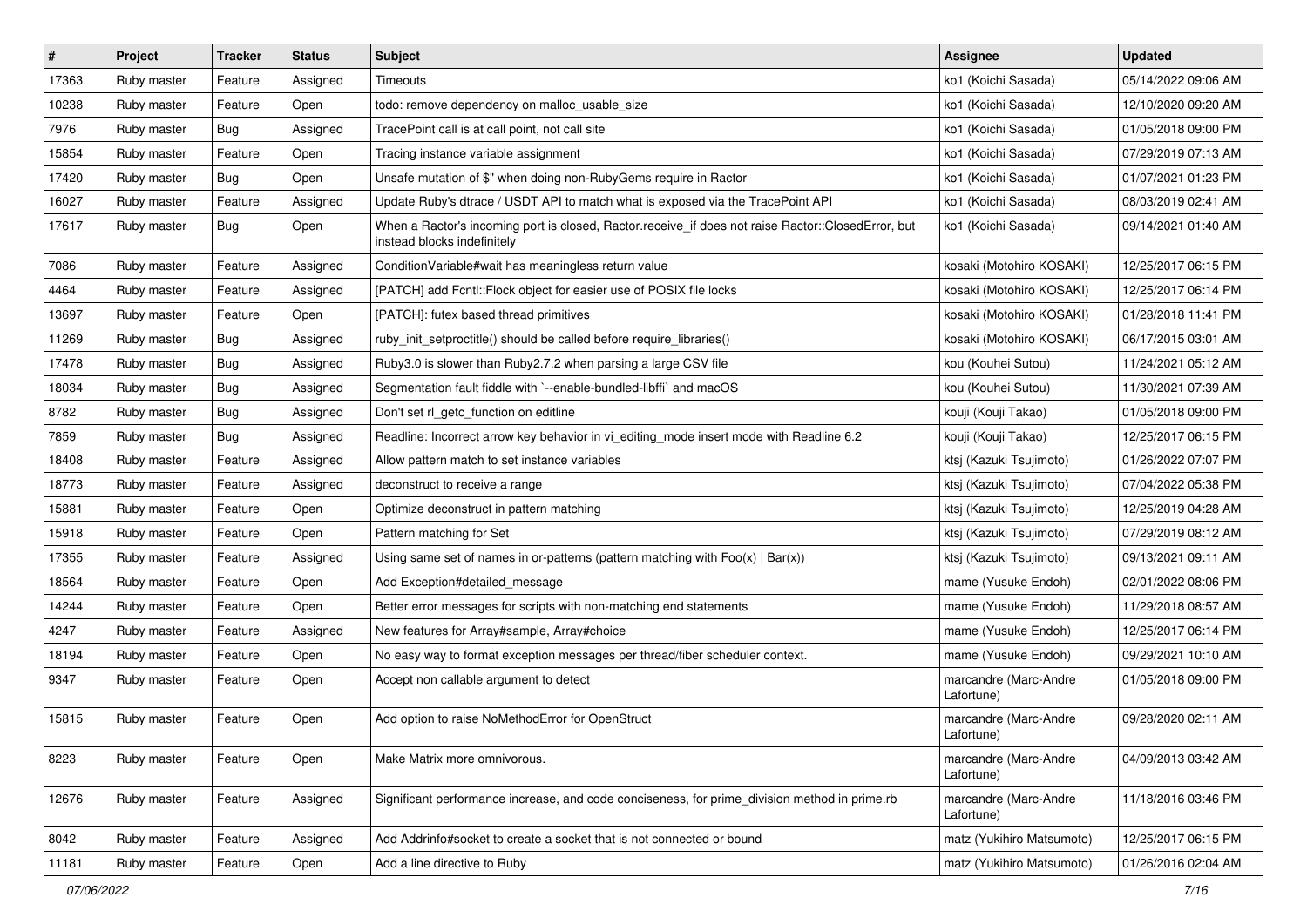| $\pmb{\#}$ | Project     | <b>Tracker</b> | <b>Status</b> | <b>Subject</b>                                                                         | <b>Assignee</b>           | <b>Updated</b>      |
|------------|-------------|----------------|---------------|----------------------------------------------------------------------------------------|---------------------------|---------------------|
| 7704       | Ruby master | Feature        | Open          | Add a list of enabled (experimental) language features.                                | matz (Yukihiro Matsumoto) | 12/25/2017 06:15 PM |
| 6309       | Ruby master | Feature        | Assigned      | Add a reference queue for weak references                                              | matz (Yukihiro Matsumoto) | 08/23/2020 09:07 PM |
| 12244      | Ruby master | Feature        | Open          | Add a way to 'integer - integer % num'                                                 | matz (Yukihiro Matsumoto) | 05/17/2016 06:05 AM |
| 5970       | Ruby master | Feature        | Assigned      | Add Enumerable#join with same semantics as Array#join                                  | matz (Yukihiro Matsumoto) | 12/25/2017 06:15 PM |
| 10481      | Ruby master | Feature        | Assigned      | Add "if" and "unless" clauses to rescue statements                                     | matz (Yukihiro Matsumoto) | 01/18/2015 02:46 PM |
| 10489      | Ruby master | Feature        | Open          | Add inherit method for clearer and multiple inheritance                                | matz (Yukihiro Matsumoto) | 12/10/2020 08:53 AM |
| 17830      | Ruby master | Feature        | Open          | Add Integer#previous and Integer#prev                                                  | matz (Yukihiro Matsumoto) | 04/27/2021 11:35 PM |
| 7876       | Ruby master | Feature        | Open          | Add method for accessing Class from within Singleton Class                             | matz (Yukihiro Matsumoto) | 12/25/2017 06:15 PM |
| 4818       | Ruby master | Feature        | Assigned      | Add method marshalable?                                                                | matz (Yukihiro Matsumoto) | 12/25/2017 06:15 PM |
| 6842       | Ruby master | Feature        | Assigned      | Add Optional Arguments to String#strip                                                 | matz (Yukihiro Matsumoto) | 08/24/2016 05:50 AM |
| 7654       | Ruby master | Feature        | Open          | Add optional code block to IO::readlines                                               | matz (Yukihiro Matsumoto) | 12/25/2017 06:15 PM |
| 7883       | Ruby master | Feature        | Open          | Add Regex#to_proc                                                                      | matz (Yukihiro Matsumoto) | 12/25/2017 06:15 PM |
| 9043       | Ruby master | Feature        | Open          | Add String#f method as shortcut for #freeze                                            | matz (Yukihiro Matsumoto) | 01/05/2018 09:00 PM |
| 10574      | Ruby master | Feature        | Open          | Add String#Ichomp and String.Ichomp!                                                   | matz (Yukihiro Matsumoto) | 12/15/2014 04:34 PM |
| 5945       | Ruby master | Feature        | Assigned      | Add the ability to mark a at_exit as process-local.                                    | matz (Yukihiro Matsumoto) | 10/10/2018 08:29 AM |
| 7614       | Ruby master | Feature        | Open          | alias_accessor                                                                         | matz (Yukihiro Matsumoto) | 12/25/2017 06:15 PM |
| 8016       | Ruby master | Feature        | Assigned      | Alias FILE and LINE as methods                                                         | matz (Yukihiro Matsumoto) | 12/25/2017 06:15 PM |
| 17279      | Ruby master | Feature        | Open          | Allow a negative step in Range#step with a block                                       | matz (Yukihiro Matsumoto) | 10/22/2020 02:23 AM |
| 5582       | Ruby master | Feature        | Assigned      | Allow clone of singleton methods on a BasicObject                                      | matz (Yukihiro Matsumoto) | 12/25/2017 06:15 PM |
| 6452       | Ruby master | Feature        | Assigned      | Allow extend to override class methods                                                 | matz (Yukihiro Matsumoto) | 12/10/2020 08:53 AM |
| 7436       | Ruby master | Feature        | Assigned      | Allow for a "granularity" flag for backtrace_locations                                 | matz (Yukihiro Matsumoto) | 12/25/2017 06:15 PM |
| 10404      | Ruby master | Feature        | Open          | Allow individual finalizers to be removed with ObjectSpace.undefine_finalizer          | matz (Yukihiro Matsumoto) | 10/20/2014 08:14 AM |
| 8678       | Ruby master | Feature        | Assigned      | Allow invalid string to work with regexp                                               | matz (Yukihiro Matsumoto) | 01/05/2018 09:00 PM |
| 17785      | Ruby master | Feature        | Open          | Allow named parameters to be keywords                                                  | matz (Yukihiro Matsumoto) | 12/17/2021 06:10 PM |
| 15991      | Ruby master | Feature        | Open          | Allow questionmarks in variable names                                                  | matz (Yukihiro Matsumoto) | 07/30/2019 03:57 AM |
| 11390      | Ruby master | Feature        | Open          | Allow symbols starting with numbers                                                    | matz (Yukihiro Matsumoto) | 08/14/2015 05:23 AM |
| 7132       | Ruby master | Feature        | Assigned      | Alternation between named / ordered method arguments and aliases for method arguments. | matz (Yukihiro Matsumoto) | 12/25/2017 06:15 PM |
| 16986      | Ruby master | Feature        | Open          | Anonymous Struct literal                                                               | matz (Yukihiro Matsumoto) | 01/15/2022 04:57 PM |
| 7657       | Ruby master | Feature        | Open          | Array#& doesn't accept Enumerables                                                     | matz (Yukihiro Matsumoto) | 12/25/2017 06:15 PM |
| 7444       | Ruby master | Feature        | Open          | Array#product_set                                                                      | matz (Yukihiro Matsumoto) | 12/25/2017 06:15 PM |
| 9023       | Ruby master | Feature        | Assigned      | Array#tail                                                                             | matz (Yukihiro Matsumoto) | 12/23/2021 11:40 PM |
| 4539       | Ruby master | Feature        | Assigned      | Array#zip_with                                                                         | matz (Yukihiro Matsumoto) | 11/28/2019 08:23 AM |
| 15277      | Ruby master | Feature        | Open          | at_exec                                                                                | matz (Yukihiro Matsumoto) | 05/25/2020 01:09 AM |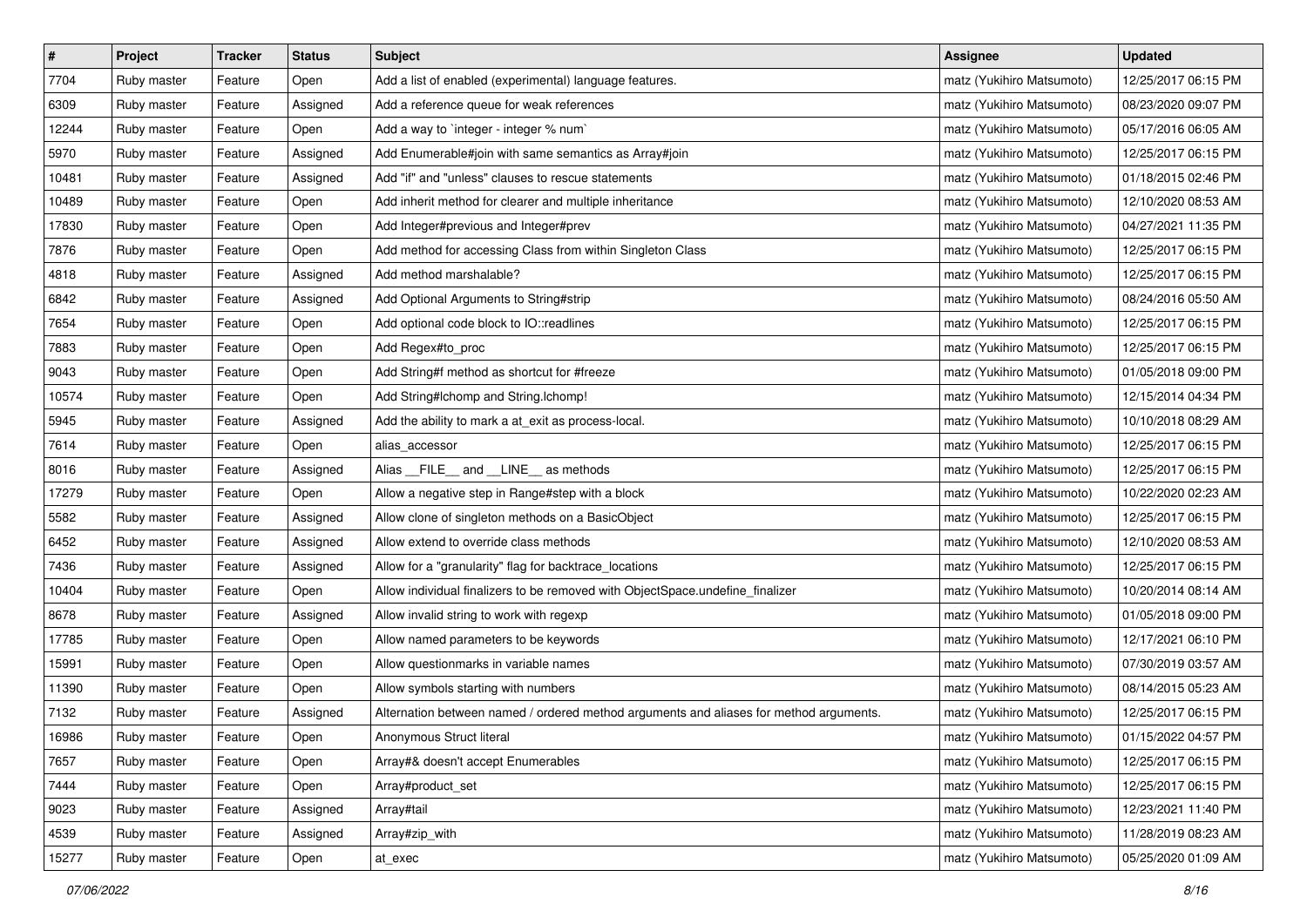| $\sharp$ | Project     | Tracker | <b>Status</b> | <b>Subject</b>                                                                             | Assignee                  | <b>Updated</b>      |
|----------|-------------|---------|---------------|--------------------------------------------------------------------------------------------|---------------------------|---------------------|
| 15330    | Ruby master | Feature | Open          | autoload relative                                                                          | matz (Yukihiro Matsumoto) | 06/19/2022 11:25 PM |
| 12019    | Ruby master | Feature | Open          | Better low-level support for writing concurrent libraries                                  | matz (Yukihiro Matsumoto) | 12/23/2021 11:43 PM |
| 12813    | Ruby master | Feature | Assigned      | Calling chunk_while, slice_after, slice_before, slice_when with no block                   | matz (Yukihiro Matsumoto) | 12/06/2016 12:58 PM |
| 7914     | Ruby master | Feature | Open          | Case for local class methods                                                               | matz (Yukihiro Matsumoto) | 12/25/2017 06:15 PM |
| 14724    | Ruby master | Feature | Open          | chains of inequalities                                                                     | matz (Yukihiro Matsumoto) | 05/19/2018 01:06 AM |
| 7546     | Ruby master | Feature | Open          | Change behavior of `Array#slice` for an argument of `Range` class                          | matz (Yukihiro Matsumoto) | 12/10/2020 08:49 AM |
| 8839     | Ruby master | Feature | Assigned      | Class and module should return the class or module that was opened                         | matz (Yukihiro Matsumoto) | 12/28/2015 08:36 AM |
| 6611     | Ruby master | Feature | Assigned      | Comments requested on implementation of set_parse_func                                     | matz (Yukihiro Matsumoto) | 12/25/2017 06:15 PM |
| 7087     | Ruby master | Feature | Assigned      | ::ConditionVariable#wait does not work with Monitor because Monitor#sleep does not exist   | matz (Yukihiro Matsumoto) | 12/25/2017 06:15 PM |
| 7149     | Ruby master | Feature | Open          | Constant magic for everyone.                                                               | matz (Yukihiro Matsumoto) | 12/25/2017 06:15 PM |
| 7748     | Ruby master | Feature | Open          | Contextual send                                                                            | matz (Yukihiro Matsumoto) | 12/10/2020 08:53 AM |
| 7314     | Ruby master | Feature | Assigned      | Convert Proc to Lambda doesn't work in MRI                                                 | matz (Yukihiro Matsumoto) | 05/21/2016 09:15 AM |
| 8850     | Ruby master | Feature | Assigned      | Convert Rational to decimal string                                                         | matz (Yukihiro Matsumoto) | 12/25/2017 06:15 PM |
| 5129     | Ruby master | Feature | Assigned      | Create a core class "FileArray" and make "ARGF" its instance                               | matz (Yukihiro Matsumoto) | 01/23/2018 02:02 PM |
| 14760    | Ruby master | Misc    | Open          | cross-thread IO#close semantics                                                            | matz (Yukihiro Matsumoto) | 05/17/2018 08:21 AM |
| 4514     | Ruby master | Feature | Assigned      | #deep_clone and #deep_dup for Objects                                                      | matz (Yukihiro Matsumoto) | 12/25/2017 06:14 PM |
| 7739     | Ruby master | Feature | Assigned      | Define Hash#  as Hash#reverse_merge in Rails                                               | matz (Yukihiro Matsumoto) | 12/25/2017 06:15 PM |
| 10549    | Ruby master | Feature | Open          | Deprecate each_with_index and each_with_object in favor of with_index and with_object      | matz (Yukihiro Matsumoto) | 07/27/2021 11:09 AM |
| 16630    | Ruby master | Misc    | Assigned      | Deprecate pub/ruby/*snapshot* and use pub/ruby/snapshot/* instead                          | matz (Yukihiro Matsumoto) | 02/27/2020 09:52 AM |
| 6869     | Ruby master | Feature | Open          | Do not treat `_` parameter exceptionally                                                   | matz (Yukihiro Matsumoto) | 12/10/2020 08:58 AM |
| 6308     | Ruby master | Feature | Assigned      | Eliminate delegation from WeakRef                                                          | matz (Yukihiro Matsumoto) | 12/23/2021 11:40 PM |
| 11307    | Ruby master | Feature | Open          | exception-free non-blocking Queue#pop                                                      | matz (Yukihiro Matsumoto) | 06/25/2015 11:06 PM |
| 11122    | Ruby master | Feature | Open          | exception-free non-blocking Queue/SizedQueue operations                                    | matz (Yukihiro Matsumoto) | 05/06/2015 08:53 PM |
| 12543    | Ruby master | Feature | Assigned      | explicit tail call syntax: foo() then return                                               | matz (Yukihiro Matsumoto) | 04/18/2021 03:02 PM |
| 8229     | Ruby master | Feature | Open          | extend Hash.include?                                                                       | matz (Yukihiro Matsumoto) | 12/10/2020 08:53 AM |
| 7121     | Ruby master | Feature | Assigned      | Extending the use of `require'                                                             | matz (Yukihiro Matsumoto) | 12/25/2017 06:15 PM |
| 6376     | Ruby master | Feature | Assigned      | Feature lookup and checking if feature is loaded                                           | matz (Yukihiro Matsumoto) | 12/25/2017 06:15 PM |
| 6811     | Ruby master | Feature | Assigned      | File, Dir and FileUtils should have bang-versions of singleton methods that fails silently | matz (Yukihiro Matsumoto) | 12/25/2017 06:15 PM |
| 6671     | Ruby master | Feature | Assigned      | File.split_all and File.split_root                                                         | matz (Yukihiro Matsumoto) | 12/25/2017 06:15 PM |
| 6337     | Ruby master | Feature | Assigned      | FileUtils#sync                                                                             | matz (Yukihiro Matsumoto) | 12/25/2017 06:15 PM |
| 17849    | Ruby master | Feature | Open          | Fix Timeout timeout so that it can be used in threaded Web servers                         | matz (Yukihiro Matsumoto) | 04/10/2022 06:26 AM |
| 7611     | Ruby master | Feature | Open          | Focal method for all loads/requires                                                        | matz (Yukihiro Matsumoto) | 12/25/2017 06:15 PM |
| 8948     | Ruby master | Feature | Assigned      | Frozen regex                                                                               | matz (Yukihiro Matsumoto) | 12/20/2020 07:15 PM |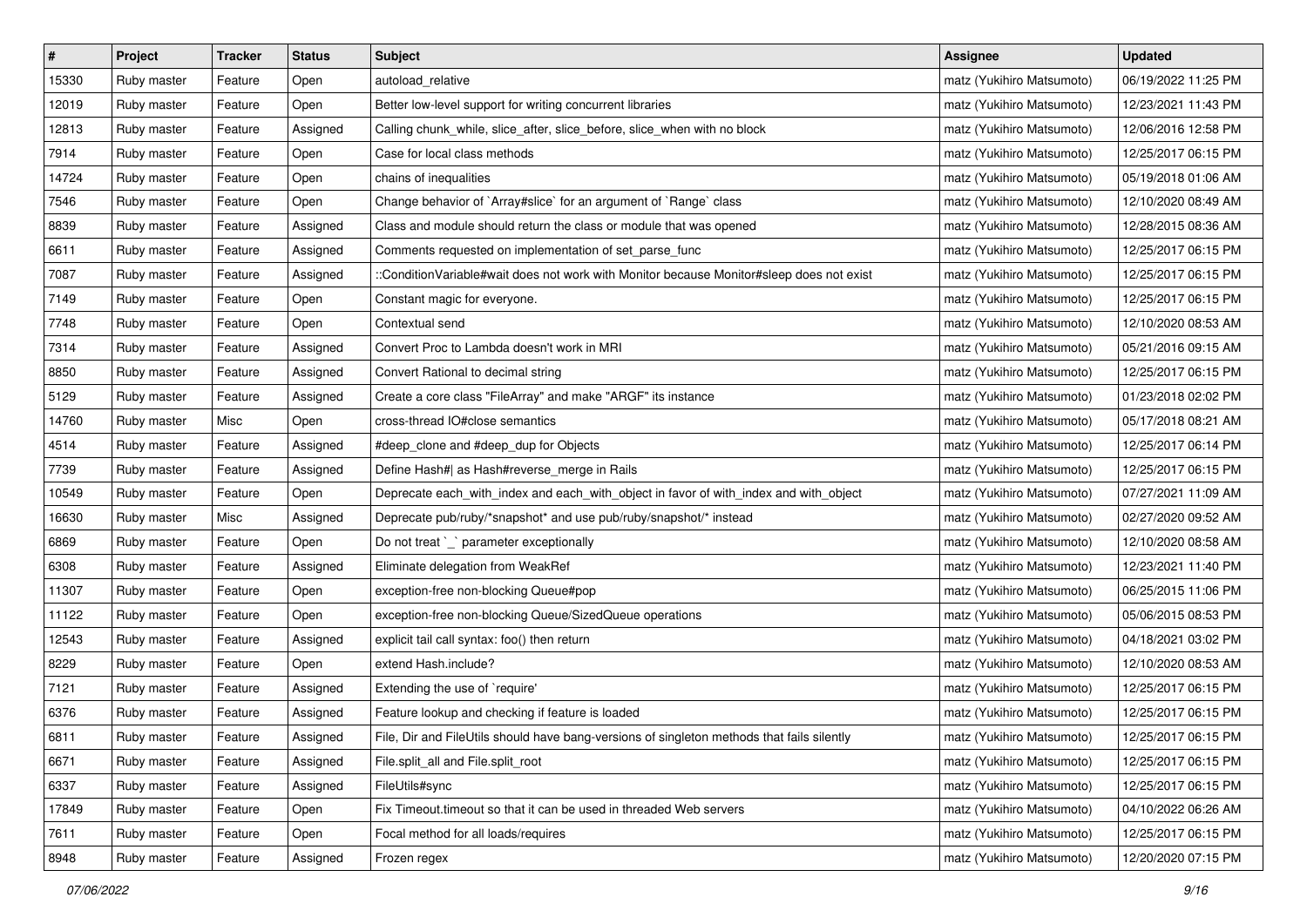| $\sharp$ | Project     | Tracker | <b>Status</b> | <b>Subject</b>                                                                                                   | Assignee                  | <b>Updated</b>      |
|----------|-------------|---------|---------------|------------------------------------------------------------------------------------------------------------------|---------------------------|---------------------|
| 6641     | Ruby master | Feature | Open          | Hash.auto constructor                                                                                            | matz (Yukihiro Matsumoto) | 12/25/2017 06:15 PM |
| 6277     | Ruby master | Feature | Assigned      | Hash#convert_key                                                                                                 | matz (Yukihiro Matsumoto) | 12/25/2017 06:15 PM |
| 14546    | Ruby master | Feature | Open          | Hash#delete!                                                                                                     | matz (Yukihiro Matsumoto) | 05/30/2018 08:24 PM |
| 5064     | Ruby master | Feature | Assigned      | HTTP user-agent class                                                                                            | matz (Yukihiro Matsumoto) | 12/25/2017 06:15 PM |
| 8536     | Ruby master | Feature | Assigned      | Implement is_numeric? family of methods                                                                          | matz (Yukihiro Matsumoto) | 12/25/2017 06:15 PM |
| 12306    | Ruby master | Feature | Open          | Implement String #blank? #present? and improve #strip and family to handle unicode                               | matz (Yukihiro Matsumoto) | 07/22/2018 10:55 PM |
| 14982    | Ruby master | Feature | Open          | Improve namespace system in ruby to avoiding top-level names chaos                                               | matz (Yukihiro Matsumoto) | 12/31/2021 05:39 PM |
| 16495    | Ruby master | Feature | Open          | Inconsistent quotes in error messages                                                                            | matz (Yukihiro Matsumoto) | 06/15/2022 04:21 PM |
| 7377     | Ruby master | Feature | Open          | #indetical? as an alias for #equal?                                                                              | matz (Yukihiro Matsumoto) | 12/25/2017 06:15 PM |
| 7644     | Ruby master | Feature | Assigned      | In refinements, change "using" keyword to a less generic word.                                                   | matz (Yukihiro Matsumoto) | 12/10/2020 08:49 AM |
| 16894    | Ruby master | Feature | Open          | Integer division for Ruby 3                                                                                      | matz (Yukihiro Matsumoto) | 05/18/2020 03:41 PM |
| 6594     | Ruby master | Feature | Assigned      | Integrated Functor                                                                                               | matz (Yukihiro Matsumoto) | 12/10/2020 08:53 AM |
| 18159    | Ruby master | Feature | Open          | Integrate functionality of dead_end gem into Ruby                                                                | matz (Yukihiro Matsumoto) | 06/17/2022 02:06 PM |
| 15192    | Ruby master | Feature | Open          | Introduce a new "shortcut assigning" syntax to convenient setup instance variables                               | matz (Yukihiro Matsumoto) | 12/14/2021 06:42 PM |
| 9070     | Ruby master | Feature | Open          | Introduce `---` as synonym of `end` keyword                                                                      | matz (Yukihiro Matsumoto) | 11/02/2013 03:23 AM |
| 14128    | Ruby master | Feature | Open          | Introduce Hash#delete default value                                                                              | matz (Yukihiro Matsumoto) | 11/25/2017 04:41 PM |
| 15112    | Ruby master | Feature | Open          | Introducing the short form of `STDERR.puts expr.inspect`.                                                        | matz (Yukihiro Matsumoto) | 10/12/2018 02:02 AM |
| 5456     | Ruby master | Feature | Assigned      | kernel#syscall() should be removed.                                                                              | matz (Yukihiro Matsumoto) | 12/10/2020 08:46 AM |
| 14609    | Ruby master | Feature | Open          | Let `Kernel#p` without an argument print the receiver                                                            | matz (Yukihiro Matsumoto) | 02/08/2020 08:43 PM |
| 7548     | Ruby master | Feature | Open          | Load and Require Callbacks                                                                                       | matz (Yukihiro Matsumoto) | 12/25/2017 06:15 PM |
| 14927    | Ruby master | Feature | Open          | Loading multiple files at once                                                                                   | matz (Yukihiro Matsumoto) | 09/18/2018 12:38 AM |
| 7604     | Ruby master | Feature | Open          | Make === comparison operator ability to delegate comparison to an argument                                       | matz (Yukihiro Matsumoto) | 12/25/2017 06:15 PM |
| 6413     | Ruby master | Feature | Assigned      | Make Dir.entries default to Dir.entries(Dir.pwd)                                                                 | matz (Yukihiro Matsumoto) | 12/25/2017 06:15 PM |
| 10498    | Ruby master | Feature | Open          | Make `loop` yield a counter                                                                                      | matz (Yukihiro Matsumoto) | 01/05/2018 09:01 PM |
| 11627    | Ruby master | Feature | Open          | make 'nonzero' an alias of 'nonzero?'                                                                            | matz (Yukihiro Matsumoto) | 12/23/2021 11:43 PM |
| 9123     | Ruby master | Feature | Open          | Make Numeric#nonzero? behavior consistent with Numeric#zero?                                                     | matz (Yukihiro Matsumoto) | 06/11/2019 12:55 PM |
| 7503     | Ruby master | Feature | Assigned      | make timeout rb async-interrupt safe by default                                                                  | matz (Yukihiro Matsumoto) | 12/25/2017 06:15 PM |
| 11882    | Ruby master | Feature | Open          | Map or NamedMap                                                                                                  | matz (Yukihiro Matsumoto) | 01/17/2021 01:31 PM |
| 9768     | Ruby master | Feature | Assigned      | Method that is visible only within a certain module/class                                                        | matz (Yukihiro Matsumoto) | 04/25/2014 06:43 AM |
| 6810     | Ruby master | Feature | Assigned      | module A::B; end` is not equivalent to `module A; module B; end; end` with respect to constant<br>lookup (scope) | matz (Yukihiro Matsumoto) | 12/10/2020 09:22 AM |
| 15837    | Ruby master | Feature | Open          | Module#name_components                                                                                           | matz (Yukihiro Matsumoto) | 05/08/2019 10:29 AM |
| 5445     | Ruby master | Feature | Assigned      | Need RUBYOPT - r before ARGV - r                                                                                 | matz (Yukihiro Matsumoto) | 12/25/2017 06:15 PM |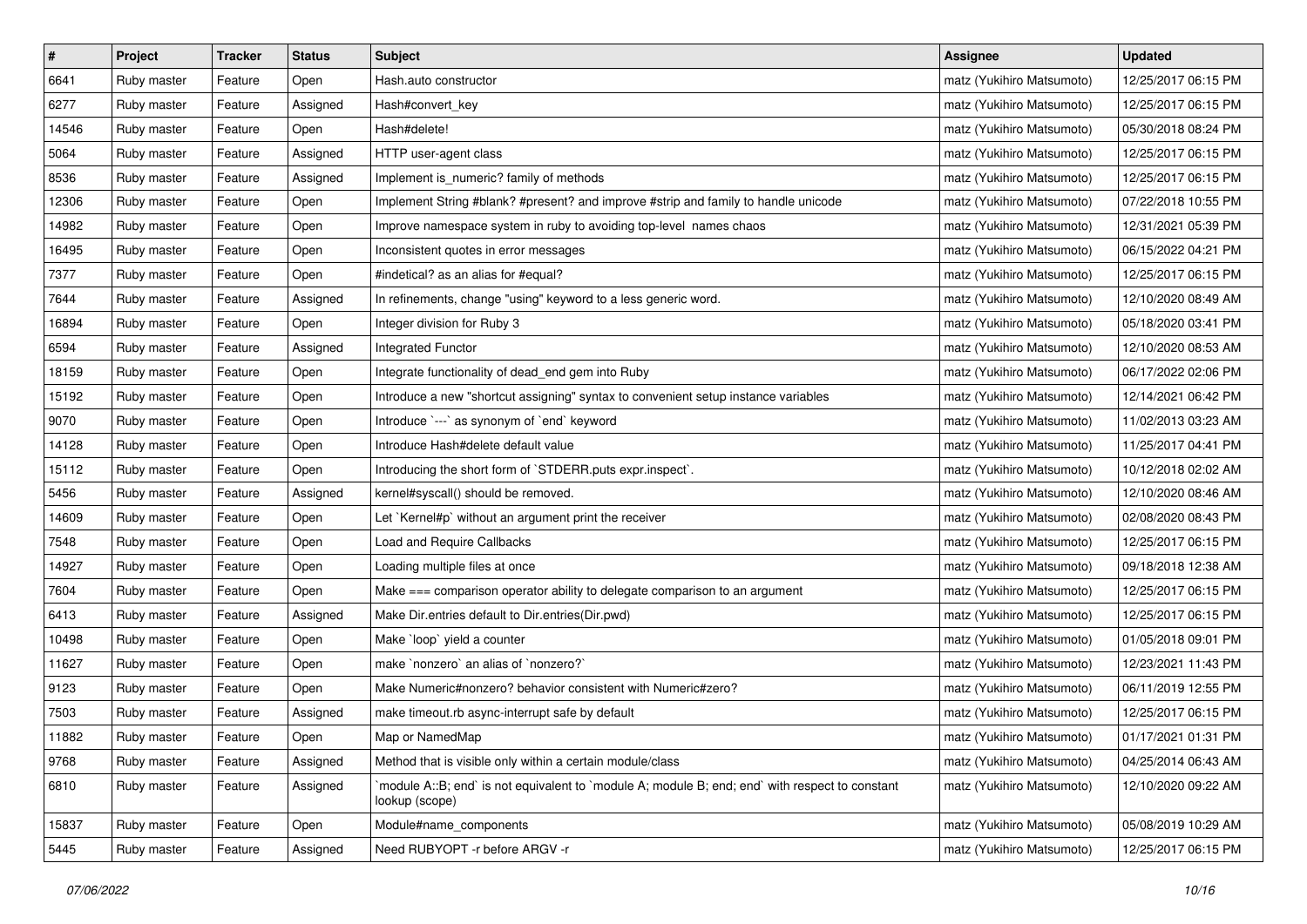| $\vert$ # | Project     | <b>Tracker</b> | <b>Status</b> | <b>Subject</b>                                                              | <b>Assignee</b>           | <b>Updated</b>      |
|-----------|-------------|----------------|---------------|-----------------------------------------------------------------------------|---------------------------|---------------------|
| 6596      | Ruby master | Feature        | Assigned      | New method `Array#indexes`                                                  | matz (Yukihiro Matsumoto) | 07/29/2020 01:41 AM |
| 5389      | Ruby master | Feature        | Assigned      | New method Enumerator#iterate                                               | matz (Yukihiro Matsumoto) | 12/25/2017 06:15 PM |
| 5749      | Ruby master | Feature        | Assigned      | new method String#match_all needed                                          | matz (Yukihiro Matsumoto) | 12/25/2017 06:15 PM |
| 6293      | Ruby master | Feature        | Assigned      | new queue / blocking queues                                                 | matz (Yukihiro Matsumoto) | 12/25/2017 06:15 PM |
| 4521      | Ruby master | Feature        | Assigned      | NoMethodError#message may take very long to execute                         | matz (Yukihiro Matsumoto) | 12/25/2017 06:14 PM |
| 17184     | Ruby master | Feature        | Open          | No stdlib function to perform simple string replacement                     | matz (Yukihiro Matsumoto) | 02/23/2021 09:27 PM |
| 8663      | Ruby master | Feature        | Open          | Officialy alias ArgumentError to ArgError                                   | matz (Yukihiro Matsumoto) | 08/09/2013 07:42 PM |
| 8804      | Ruby master | Feature        | Open          | <b>ONCE syntax</b>                                                          | matz (Yukihiro Matsumoto) | 01/04/2020 08:26 PM |
| 17291     | Ruby master | Feature        | Assigned      | Optimize __send__ call                                                      | matz (Yukihiro Matsumoto) | 01/12/2021 05:47 AM |
| 17288     | Ruby master | Feature        | Open          | Optimize _send_ call with a literal method name                             | matz (Yukihiro Matsumoto) | 10/30/2020 12:17 AM |
| 9614      | Ruby master | Feature        | Open          | ordering of non-Hash items which use st_ internally                         | matz (Yukihiro Matsumoto) | 01/05/2018 09:00 PM |
| 6817      | Ruby master | Feature        | Open          | Partial application                                                         | matz (Yukihiro Matsumoto) | 12/25/2017 06:15 PM |
| 11816     | Ruby master | Feature        | Assigned      | Partial safe navigation operator                                            | matz (Yukihiro Matsumoto) | 04/14/2020 08:02 AM |
| 11735     | Ruby master | Feature        | Open          | Porting String#squish and String#squish! from Ruby on Rails' Active Support | matz (Yukihiro Matsumoto) | 06/24/2016 08:02 AM |
| 5007      | Ruby master | Feature        | Assigned      | Proc#call_under: Unifying instance_eval and instance_exec                   | matz (Yukihiro Matsumoto) | 04/19/2018 07:57 AM |
| 16461     | Ruby master | Feature        | Assigned      | Proc#using                                                                  | matz (Yukihiro Matsumoto) | 12/10/2020 09:10 AM |
| 8271      | Ruby master | Feature        | Assigned      | Proposal for moving to a more visible, formal process for feature requests  | matz (Yukihiro Matsumoto) | 12/23/2021 11:40 PM |
| 6648      | Ruby master | Feature        | Assigned      | Provide a standard API for retrieving all command-line flags passed to Ruby | matz (Yukihiro Matsumoto) | 12/25/2017 06:15 PM |
| 4824      | Ruby master | Feature        | Assigned      | Provide method Kernel#executed?                                             | matz (Yukihiro Matsumoto) | 03/05/2018 04:57 AM |
| 8164      | Ruby master | Feature        | Assigned      | Public/Private                                                              | matz (Yukihiro Matsumoto) | 12/10/2020 08:50 AM |
| 14397     | Ruby master | Feature        | Assigned      | public, protected and private should return their arguments instead of self | matz (Yukihiro Matsumoto) | 12/10/2018 07:08 AM |
| 5781      | Ruby master | Feature        | Assigned      | Query attributes (attribute methods ending in `?` mark)                     | matz (Yukihiro Matsumoto) | 01/10/2020 06:34 AM |
| 11517     | Ruby master | Feature        | Open          | Queue enhancement - conditional pop                                         | matz (Yukihiro Matsumoto) | 09/17/2015 09:02 PM |
| 11518     | Ruby master | Feature        | Open          | Queue enhancement - promote! and promote_all!                               | matz (Yukihiro Matsumoto) | 09/17/2015 08:40 PM |
| 6317      | Ruby master | Feature        | Assigned      |                                                                             | matz (Yukihiro Matsumoto) | 12/25/2017 06:15 PM |
| 7580      | Ruby master | Feature        | Assigned      | Range translation                                                           | matz (Yukihiro Matsumoto) | 06/11/2018 09:51 AM |
| 9704      | Ruby master | Feature        | Open          | Refinements as files instead of modules                                     | matz (Yukihiro Matsumoto) | 10/11/2016 06:36 PM |
| 13129     | Ruby master | Feature        | Assigned      | Refinements cannot refine method_missing and respond_to_missing?            | matz (Yukihiro Matsumoto) | 07/03/2021 10:45 PM |
| 11704     | Ruby master | <b>Bug</b>     | Assigned      | Refinements only get "used" once in loop                                    | matz (Yukihiro Matsumoto) | 04/14/2016 02:45 AM |
| 15445     | Ruby master | Feature        | Open          | Reject '.123' in Float() method                                             | matz (Yukihiro Matsumoto) | 01/10/2019 07:59 AM |
| 6354      | Ruby master | Feature        | Assigned      | Remove escape (break/return/redo/next support) from class/module scope      | matz (Yukihiro Matsumoto) | 12/25/2017 06:15 PM |
| 7702      | Ruby master | Feature        | Open          | Remove Proc#binding                                                         | matz (Yukihiro Matsumoto) | 07/15/2019 07:39 PM |
| 10541     | Ruby master | Misc           | Open          | Remove shorthand string interpolation syntax                                | matz (Yukihiro Matsumoto) | 10/08/2015 05:44 PM |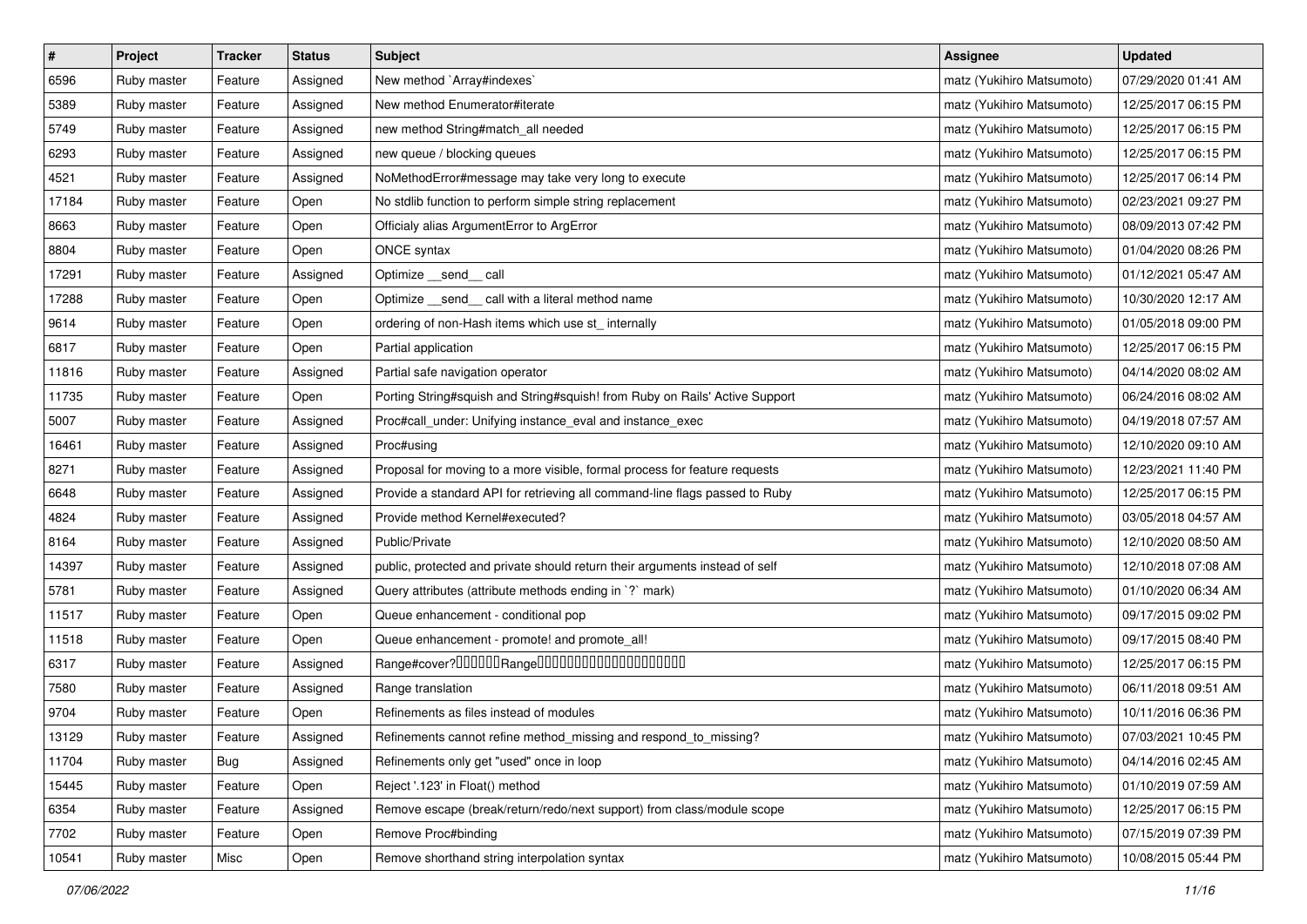| $\sharp$ | Project     | <b>Tracker</b> | <b>Status</b> | Subject                                                                                                                | <b>Assignee</b>                         | <b>Updated</b>      |
|----------|-------------|----------------|---------------|------------------------------------------------------------------------------------------------------------------------|-----------------------------------------|---------------------|
| 10287    | Ruby master | Feature        | Open          | rename COLON3 to COLON2_HEAD.                                                                                          | matz (Yukihiro Matsumoto)               | 07/27/2021 09:34 AM |
| 6445     | Ruby master | Feature        | Assigned      | request for default length/position on string index                                                                    | matz (Yukihiro Matsumoto)               | 12/25/2017 06:15 PM |
| 5643     | Ruby master | Feature        | Assigned      | require/load options and binding option                                                                                | matz (Yukihiro Matsumoto)               | 12/25/2017 06:15 PM |
| 7848     | Ruby master | Feature        | Open          | Restore default state for core ruby objects                                                                            | matz (Yukihiro Matsumoto)               | 12/25/2017 06:15 PM |
| 8232     | Ruby master | Feature        | Open          | Rudiments of abstract algebra in Ruby                                                                                  | matz (Yukihiro Matsumoto)               | 04/09/2013 01:47 AM |
| 5741     | Ruby master | Feature        | Assigned      | Secure Erasure of Passwords                                                                                            | matz (Yukihiro Matsumoto)               | 12/25/2017 06:15 PM |
| 16992    | Ruby master | Feature        | Open          | Sets: officially ordered                                                                                               | matz (Yukihiro Matsumoto)               | 09/03/2020 02:08 PM |
| 6841     | Ruby master | Feature        | Assigned      | Shorthand for Assigning Return Value of Method to Self                                                                 | matz (Yukihiro Matsumoto)               | 12/10/2020 08:53 AM |
| 11028    | Ruby master | Feature        | Assigned      | standalone running single file (zipped archives of ruby code) running **without installation** using<br>"gem install " | matz (Yukihiro Matsumoto)               | 04/04/2015 01:44 AM |
| 6802     | Ruby master | Feature        | Assigned      | String#scan should have equivalent yielding MatchData                                                                  | matz (Yukihiro Matsumoto)               | 12/25/2017 06:15 PM |
| 5558     | Ruby master | Feature        | Assigned      | String#% strange arity errors                                                                                          | matz (Yukihiro Matsumoto)               | 12/25/2017 06:15 PM |
| 7349     | Ruby master | Feature        | Assigned      | Struct#inspect needs more meaningful output                                                                            | matz (Yukihiro Matsumoto)               | 12/25/2017 06:15 PM |
| 5825     | Ruby master | Feature        | Assigned      | Sweet instance var assignment in the object initializer                                                                | matz (Yukihiro Matsumoto)               | 12/10/2020 08:53 AM |
| 7795     | Ruby master | Feature        | Open          | Symbol.defined? and/or to_existing_symbol                                                                              | matz (Yukihiro Matsumoto)               | 12/25/2017 06:15 PM |
| 4592     | Ruby master | Feature        | Assigned      | Tempfile0000000                                                                                                        | matz (Yukihiro Matsumoto)               | 12/25/2017 06:14 PM |
| 8478     | Ruby master | Feature        | Open          | The hash returned by Enumerable#group_by should have an empty array for its default value                              | matz (Yukihiro Matsumoto)               | 06/04/2013 03:56 PM |
| 15764    | Ruby master | Bug            | Open          | Whitespace and control characters should not be permitted in tokens                                                    | matz (Yukihiro Matsumoto)               | 04/22/2019 07:48 AM |
| 9816     | Ruby master | Feature        | Assigned      | 00000000000000000000                                                                                                   | matz (Yukihiro Matsumoto)               | 10/28/2014 08:29 AM |
| 8061     | Ruby master | Feature        | Open          | 000000000000000                                                                                                        | matz (Yukihiro Matsumoto)               | 12/25/2017 06:15 PM |
| 18439    | Ruby master | Feature        | Open          | Support YJIT for VC++                                                                                                  | maximecb (Maxime<br>Chevalier-Boisvert) | 01/10/2022 11:29 PM |
| 6973     | Ruby master | Feature        | Assigned      | Add an #integral? method to Numeric to test for whole-number values                                                    | mrkn (Kenta Murata)                     | 12/25/2017 06:15 PM |
| 14476    | Ruby master | Feature        | Assigned      | Adding same_all? for checking whether all items in an Array are same                                                   | mrkn (Kenta Murata)                     | 08/28/2020 01:10 PM |
| 16350    | Ruby master | Feature        | Assigned      | ArithmeticSequence#member? can result in infinite loop                                                                 | mrkn (Kenta Murata)                     | 05/29/2020 10:26 PM |
| 5133     | Ruby master | Feature        | Assigned      | Array#unzip as an alias of Array#transpose                                                                             | mrkn (Kenta Murata)                     | 12/25/2017 06:15 PM |
| 6857     | Ruby master | Feature        | Assigned      | bigdecimal/math BigMath.E/BigMath.exp R. P. Feynman inspired optimization                                              | mrkn (Kenta Murata)                     | 12/25/2017 06:15 PM |
| 18677    | Ruby master | Bug            | Assigned      | BigDecimal#power (**) returns FloatDomainError when passing an infinite parameter                                      | mrkn (Kenta Murata)                     | 04/20/2022 02:04 AM |
| 5179     | Ruby master | Bug            | Assigned      | Complex#rationalize and to_r with approximate zeros                                                                    | mrkn (Kenta Murata)                     | 01/17/2020 03:00 AM |
| 8295     | Ruby master | Feature        | Assigned      | Float I Rational 0000000000000 BigDecimal 0000000                                                                      | mrkn (Kenta Murata)                     | 12/25/2017 06:15 PM |
| 5310     | Ruby master | Feature        | Assigned      | Integral objects                                                                                                       | mrkn (Kenta Murata)                     | 12/25/2017 06:15 PM |
| 7321     | Ruby master | Feature        | Assigned      | Newton.#nsolve 00 2 0000000000                                                                                         | mrkn (Kenta Murata)                     | 12/25/2017 06:15 PM |
| 10782    | Ruby master | Feature        | Assigned      | Patch: Add constants for BigDecimal for ZERO, ONE, TEN                                                                 | mrkn (Kenta Murata)                     | 05/21/2015 08:13 AM |
| 17339    | Ruby master | Feature        | Assigned      | Semantic grouping with BigDecimal#to_s                                                                                 | mrkn (Kenta Murata)                     | 12/20/2021 12:39 PM |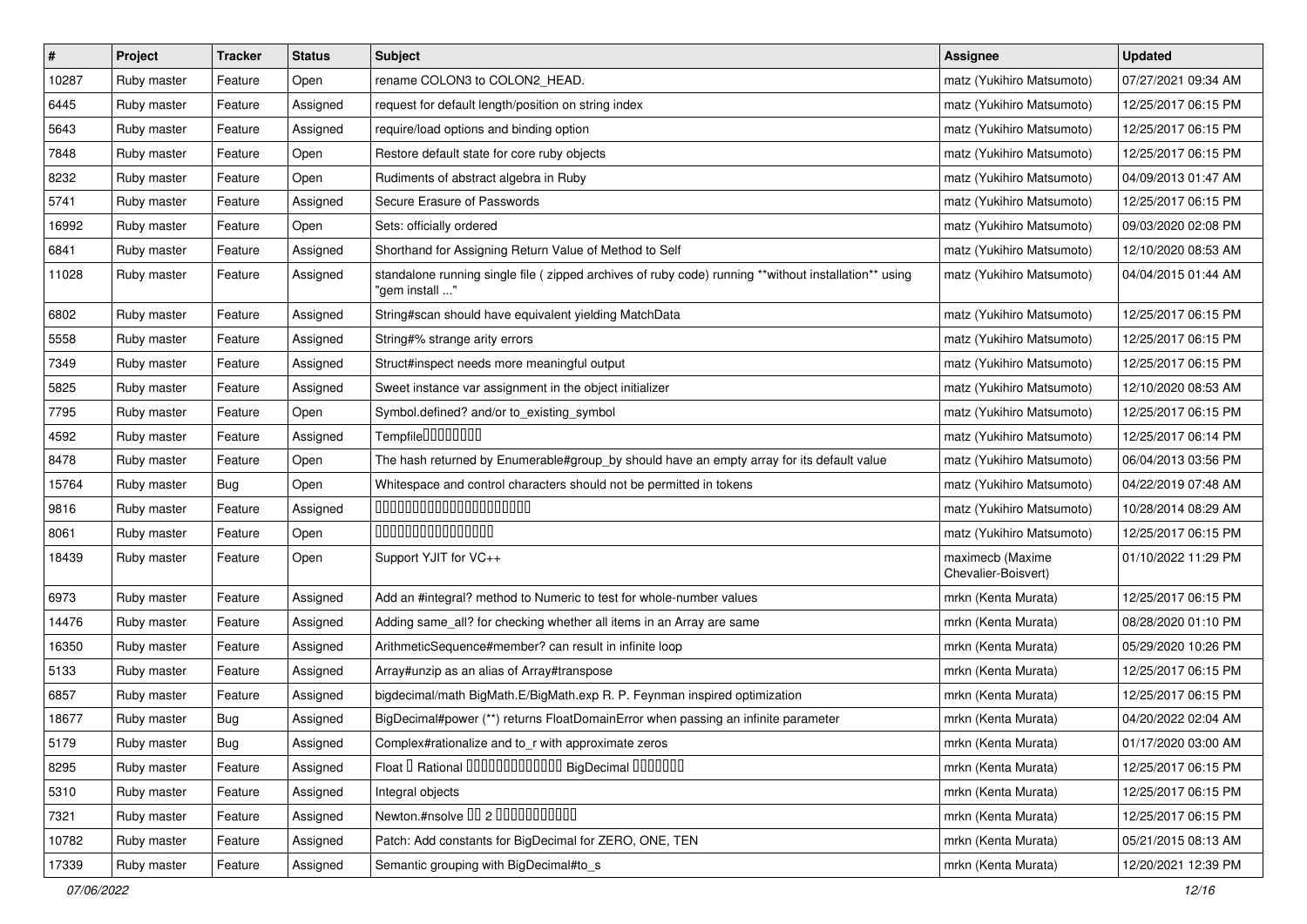| $\pmb{\#}$ | Project     | <b>Tracker</b> | <b>Status</b> | <b>Subject</b>                                                                                                                         | <b>Assignee</b>         | <b>Updated</b>      |
|------------|-------------|----------------|---------------|----------------------------------------------------------------------------------------------------------------------------------------|-------------------------|---------------------|
| 5654       | Ruby master | Feature        | Assigned      | Introduce global lock to avoid concurrent require                                                                                      | nahi (Hiroshi Nakamura) | 12/25/2017 06:15 PM |
| 5461       | Ruby master | Feature        | Assigned      | Add pipelining to Net::HTTP                                                                                                            | naruse (Yui NARUSE)     | 12/25/2017 06:15 PM |
| 15940      | Ruby master | Feature        | Open          | Coerce symbols internal fstrings in UTF8 rather than ASCII to better share memory with string literals                                 | naruse (Yui NARUSE)     | 07/30/2019 04:17 AM |
| 15931      | Ruby master | Feature        | Open          | encoding for CESU-8                                                                                                                    | naruse (Yui NARUSE)     | 12/20/2019 05:42 AM |
| 17111      | Ruby master | Feature        | Assigned      | Improve performance of Net::HTTPHeader#set_form by 40%                                                                                 | naruse (Yui NARUSE)     | 08/10/2020 05:36 AM |
| 15007      | Ruby master | Misc           | Open          | Let all Init xxx and extension APIs frequently called from init code paths be considered cold                                          | naruse (Yui NARUSE)     | 12/06/2018 11:05 AM |
| 7892       | Ruby master | Bug            | Open          | MIME encoding bug of NKF.nkf                                                                                                           | naruse (Yui NARUSE)     | 12/25/2017 06:15 PM |
| 16559      | Ruby master | Feature        | Open          | Net::HTTP#request injects "Connection: close" header if #started? is false, wasting HTTP server<br>resources                           | naruse (Yui NARUSE)     | 05/28/2020 07:37 PM |
| 9020       | Ruby master | Feature        | Assigned      | Net::HTTPResponse predicate/query methods                                                                                              | naruse (Yui NARUSE)     | 12/25/2017 06:15 PM |
| 5764       | Ruby master | Feature        | Assigned      | Net::HTTP should assume HTTP/0.9 on unexpected responses                                                                               | naruse (Yui NARUSE)     | 07/15/2019 05:06 PM |
| 13221      | Ruby master | Feature        | Assigned      | [PATCH] gems/bundled_gems: add "curses" RubyGem                                                                                        | naruse (Yui NARUSE)     | 09/25/2017 06:32 PM |
| 10628      | Ruby master | Misc           | Open          | Peformance of URI module                                                                                                               | naruse (Yui NARUSE)     | 12/26/2014 04:08 PM |
| 18371      | Ruby master | Misc           | Assigned      | Release branches (release information in general)                                                                                      | naruse (Yui NARUSE)     | 03/23/2022 10:32 PM |
| 6265       | Ruby master | Feature        | Assigned      | Remove 'useless' 'concatenation' syntax                                                                                                | naruse (Yui NARUSE)     | 08/10/2016 02:36 AM |
| 11526      | Ruby master | Bug            | Assigned      | Streaming HTTP requests are not idempotent and should not be retried                                                                   | naruse (Yui NARUSE)     | 07/01/2019 09:16 PM |
| 17638      | Ruby master | Feature        | Assigned      | Support backtracing with the libbacktrace library                                                                                      | naruse (Yui NARUSE)     | 03/05/2021 03:40 PM |
| 8959       | Ruby master | Feature        | Assigned      | Allow top level prepend                                                                                                                | nobu (Nobuyoshi Nakada) | 10/16/2013 03:22 AM |
| 8449       | Ruby master | Feature        | Open          | Array#ary_plus always returns an array                                                                                                 | nobu (Nobuyoshi Nakada) | 06/02/2013 04:23 PM |
| 9010       | Ruby master | Bug            | Assigned      | ./configure --prefix= cannot handle directories with spaces                                                                            | nobu (Nobuyoshi Nakada) | 04/26/2021 10:38 PM |
| 16836      | Ruby master | Bug            | Assigned      | configure-time LDFLAGS leak into ruby pkg-config file                                                                                  | nobu (Nobuyoshi Nakada) | 08/14/2021 09:10 AM |
| 10416      | Ruby master | Bug            | Open          | Create mechanism for updating of Unicode data files downstreams when we want                                                           | nobu (Nobuyoshi Nakada) | 10/08/2021 06:40 AM |
| 6360       | Ruby master | Bug            | Assigned      | Debug information build even without requesting it                                                                                     | nobu (Nobuyoshi Nakada) | 01/05/2018 09:00 PM |
| 13577      | Ruby master | Feature        | Assigned      | Digest file accidentally receives File object but uses file path                                                                       | nobu (Nobuyoshi Nakada) | 05/20/2017 06:50 PM |
| 2324       | Ruby master | Feature        | Assigned      | Dir instance methods for relative path                                                                                                 | nobu (Nobuyoshi Nakada) | 12/25/2017 05:58 PM |
| 13378      | Ruby master | Feature        | Open          | Eliminate 4 of 8 syscalls when requiring file by absolute path                                                                         | nobu (Nobuyoshi Nakada) | 06/16/2017 07:57 AM |
| 7394       | Ruby master | Feature        | Assigned      | Enumerable#find ifnone parameter could be non-callable                                                                                 | nobu (Nobuyoshi Nakada) | 02/10/2021 09:32 AM |
| 14971      | Ruby master | Bug            | Open          | error: implicit declaration of function 'rb vm call0                                                                                   | nobu (Nobuyoshi Nakada) | 09/06/2018 03:53 AM |
| 15806      | Ruby master | Misc           | Assigned      | Explicitly initialise encodings on init to remove branches on encoding lookup                                                          | nobu (Nobuyoshi Nakada) | 08/29/2019 04:29 AM |
| 7532       | Ruby master | Feature        | Assigned      | Hardcoded compiler location                                                                                                            | nobu (Nobuyoshi Nakada) | 12/25/2017 06:15 PM |
| 13516      | Ruby master | Feature        | Assigned      | Improve the text of the circular require warning                                                                                       | nobu (Nobuyoshi Nakada) | 08/31/2017 05:49 AM |
| 16291      | Ruby master | Feature        | Open          | Introduce support for resize in rb_ary_freeze and prefer internal use of rb_ary_freeze and<br>rb_str_freeze for String and Array types | nobu (Nobuyoshi Nakada) | 12/25/2020 02:43 AM |
| 9955       | Ruby master | <b>Bug</b>     | Assigned      | issue building dll on mingw, library not found                                                                                         | nobu (Nobuyoshi Nakada) | 01/05/2018 09:00 PM |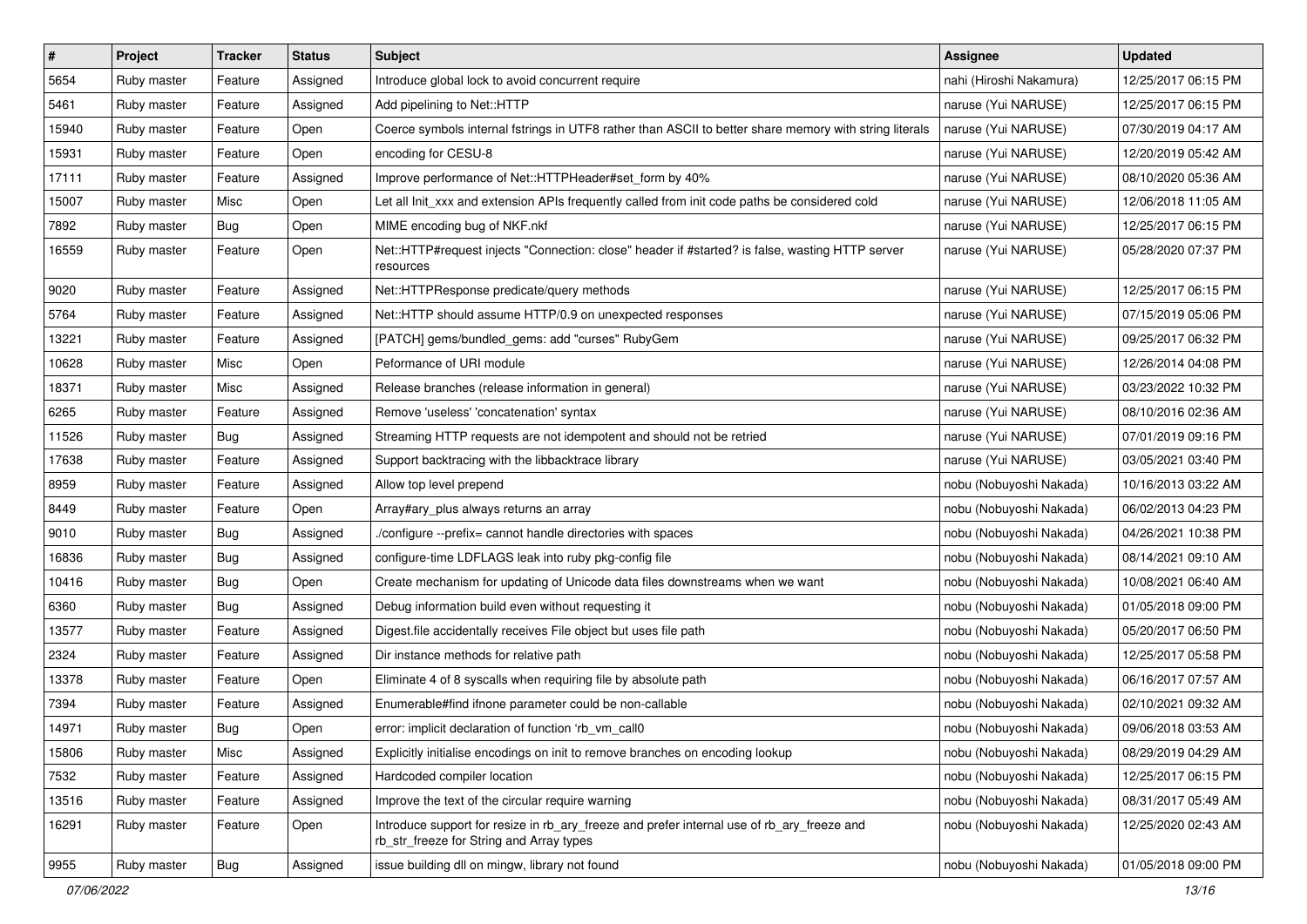| $\pmb{\#}$ | Project     | <b>Tracker</b> | <b>Status</b> | <b>Subject</b>                                                                        | Assignee                 | <b>Updated</b>      |
|------------|-------------|----------------|---------------|---------------------------------------------------------------------------------------|--------------------------|---------------------|
| 7745       | Ruby master | Feature        | Open          | lib/observer.rb: Observers are compared by identity                                   | nobu (Nobuyoshi Nakada)  | 12/25/2017 06:15 PM |
| 14543      | Ruby master | Bug            | Assigned      | `make commit` show error of `common-srcs`                                             | nobu (Nobuyoshi Nakada)  | 06/02/2018 04:17 AM |
| 12064      | Ruby master | Feature        | Open          | Make creation of enc/unicode/casefold.h automatic again                               | nobu (Nobuyoshi Nakada)  | 02/12/2016 06:13 AM |
| 18623      | Ruby master | Bug            | Open          | make runnable' does not work                                                          | nobu (Nobuyoshi Nakada)  | 03/16/2022 01:28 AM |
| 13298      | Ruby master | Bug            | Assigned      | mingw SEGV TestEnumerable#test_callcc                                                 | nobu (Nobuyoshi Nakada)  | 06/04/2021 03:41 AM |
| 8299       | Ruby master | <b>Bug</b>     | Assigned      | Minor error in float parsing                                                          | nobu (Nobuyoshi Nakada)  | 12/30/2019 03:00 AM |
| 17578      | Ruby master | Bug            | Assigned      | mkmf experimental C++ Support                                                         | nobu (Nobuyoshi Nakada)  | 01/27/2021 03:51 AM |
| 4924       | Ruby master | Feature        | Assigned      | mkmf have_header fails with C++ headers                                               | nobu (Nobuyoshi Nakada)  | 12/25/2017 06:15 PM |
| 12436      | Ruby master | Bug            | Assigned      | newline argument of File.open seems not respected on Windows                          | nobu (Nobuyoshi Nakada)  | 10/25/2021 09:07 AM |
| 15305      | Ruby master | Feature        | Open          | [PATCH] include/ruby/ruby.h (RB_ALLOCV*): remove GC guard                             | nobu (Nobuyoshi Nakada)  | 07/27/2021 11:39 AM |
| 8460       | Ruby master | Feature        | Assigned      | PATCH: optparse: add keep_unknown option                                              | nobu (Nobuyoshi Nakada)  | 05/27/2021 10:07 PM |
| 6012       | Ruby master | Feature        | Assigned      | Proc#source_location also return the column                                           | nobu (Nobuyoshi Nakada)  | 02/12/2019 07:49 AM |
| 14692      | Ruby master | Misc           | Open          | Question: Ruby stdlib's Option Parser                                                 | nobu (Nobuyoshi Nakada)  | 04/22/2018 05:53 AM |
| 6769       | Ruby master | Feature        | Assigned      | rbinstall.rb: install both src and batch files separetely                             | nobu (Nobuyoshi Nakada)  | 10/30/2015 12:38 PM |
| 16747      | Ruby master | Misc           | Assigned      | Repository reorganization request                                                     | nobu (Nobuyoshi Nakada)  | 05/22/2020 01:30 PM |
| 8270       | Ruby master | Feature        | Open          | Ruby should build without thread support (aka minix)                                  | nobu (Nobuyoshi Nakada)  | 12/10/2020 08:53 AM |
| 16978      | Ruby master | Feature        | Open          | Ruby should not use realpath for FILE                                                 | nobu (Nobuyoshi Nakada)  | 04/01/2022 11:30 AM |
| 5317       | Ruby master | Bug            | Assigned      |                                                                                       | nobu (Nobuyoshi Nakada)  | 01/05/2018 09:00 PM |
| 11670      | Ruby master | Feature        | Open          | Show warning to make nested def obsolete                                              | nobu (Nobuyoshi Nakada)  | 11/09/2015 07:40 AM |
| 16025      | Ruby master | Misc           | Assigned      | 'st_check_for_sizeof_st_index_t' declared as array with a negative size (emscripten)  | nobu (Nobuyoshi Nakada)  | 07/30/2019 11:20 AM |
| 16497      | Ruby master | Bug            | Assigned      | StringIO#internal_encoding is broken (more severely in 2.7)                           | nobu (Nobuyoshi Nakada)  | 10/26/2021 04:31 PM |
| 12473      | Ruby master | <b>Bug</b>     | Assigned      | Test failure on fedora with TestTimeExtension#test_huge_precision                     | nobu (Nobuyoshi Nakada)  | 04/28/2017 01:45 PM |
| 13269      | Ruby master | Bug            | Assigned      | test/readline/test_readline.rb and mingw                                              | nobu (Nobuyoshi Nakada)  | 03/13/2017 08:56 AM |
| 17662      | Ruby master | Misc           | Assigned      | The heredoc pattern used in tests does not syntax highlight correctly in many editors | nobu (Nobuyoshi Nakada)  | 06/30/2021 12:54 PM |
| 12725      | Ruby master | Bug            | Assigned      | Trying to use ./miniruby before it exists                                             | nobu (Nobuyoshi Nakada)  | 04/28/2017 01:45 PM |
| 7840       | Ruby master | Bug            | Open          | -Wdeclaration-after-statement is valid for C/ObjC but not for C++                     | nobu (Nobuyoshi Nakada)  | 06/02/2020 04:41 PM |
| 7964       | Ruby master | <b>Bug</b>     | Assigned      | Writing an ASCII-8BIT String to a StringIO created from a UTF-8 String                | nobu (Nobuyoshi Nakada)  | 01/05/2018 09:00 PM |
| 14901      | Ruby master | Feature        | Assigned      | [PATCH] do not block SIGCHLD in normal Ruby Threads                                   | normalperson (Eric Wong) | 07/19/2021 05:23 AM |
| 10328      | Ruby master | Feature        | Open          | [PATCH] make OPT SUPPORT JOKE a proper VM option                                      | normalperson (Eric Wong) | 01/05/2018 09:01 PM |
| 13721      | Ruby master | Feature        | Assigned      | [PATCH] net/imap: dedupe attr keys in Net::IMAP::FetchData                            | normalperson (Eric Wong) | 07/27/2017 09:51 AM |
| 11299      | Ruby master | Feature        | Open          | [PATCH] use Array instead of custom struct for generic ivars                          | normalperson (Eric Wong) | 06/24/2015 12:38 AM |
| 15072      | Ruby master | <b>Bug</b>     | Open          | thread.c:4356:5: error: implicit declaration of function 'ubf list atfork'            | normalperson (Eric Wong) | 09/20/2018 03:32 AM |
| 18727      | Ruby master | Bug            | Assigned      | Make failed on x86_64-cygwin (LoadError)                                              | peterzhu2118 (Peter Zhu) | 04/16/2022 05:15 AM |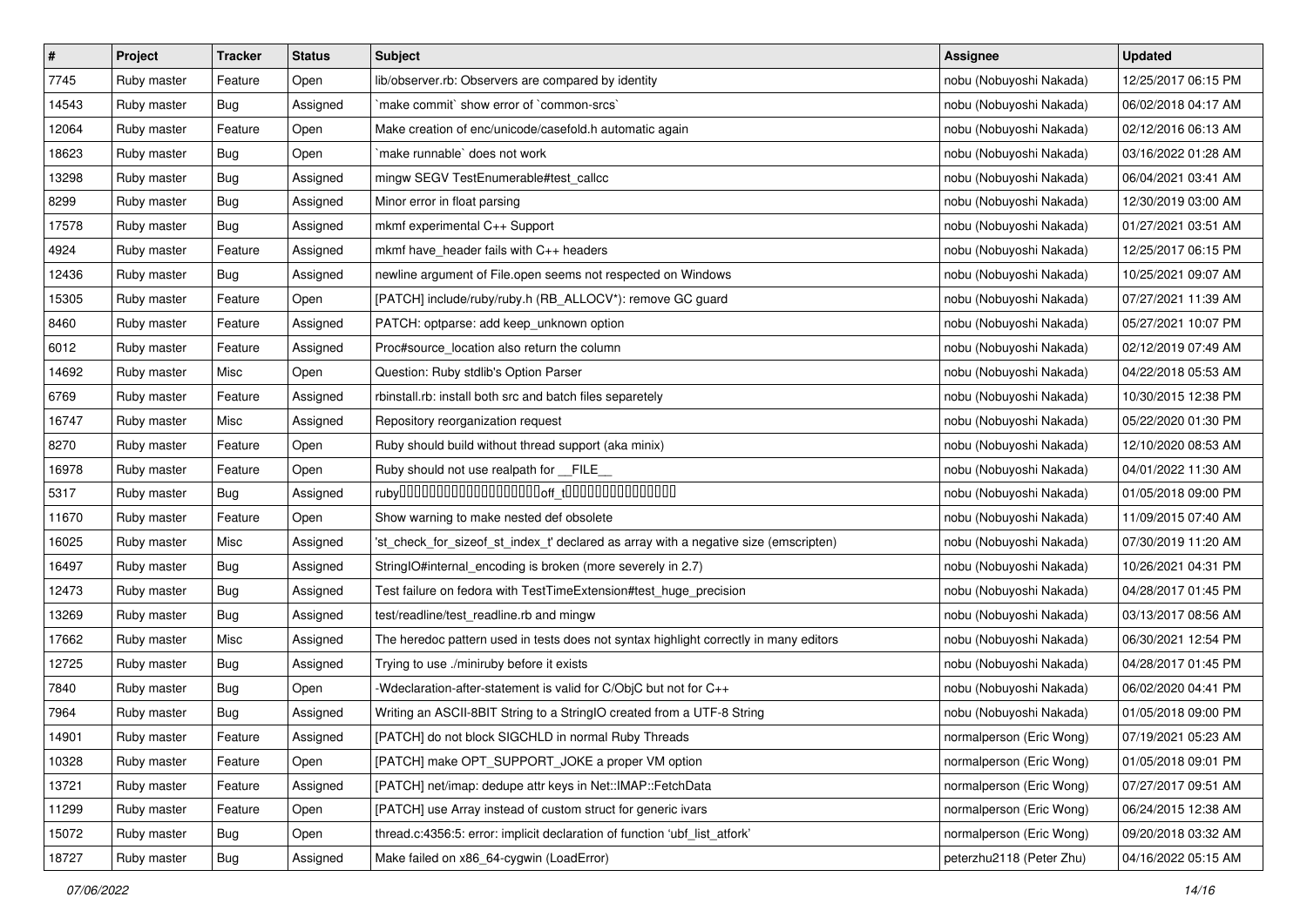| $\sharp$ | Project     | Tracker | <b>Status</b> | <b>Subject</b>                                                                | <b>Assignee</b>                       | <b>Updated</b>      |
|----------|-------------|---------|---------------|-------------------------------------------------------------------------------|---------------------------------------|---------------------|
| 16805    | Ruby master | Misc    | Assigned      | Coroutine's license is unclear                                                | ReiOdaira (Rei Odaira)                | 07/01/2021 10:09 PM |
| 18658    | Ruby master | Bug     | Open          | Need openssl 3 support for Ubuntu 22.04 (Ruby 2.7.x and 3.0.x)                | rhenium (Kazuki Yamaguchi)            | 05/30/2022 08:06 PM |
| 12582    | Ruby master | Bug     | Assigned      | OpenSSL Authenticated Encryption should check for tag length                  | rhenium (Kazuki Yamaguchi)            | 04/28/2017 01:45 PM |
| 8126     | Ruby master | Feature | Assigned      | OpenSSL::SSL::SSLSocket does not define #recv and #send messages              | rhenium (Kazuki Yamaguchi)            | 08/08/2019 11:05 PM |
| 12354    | Ruby master | Feature | Assigned      | PKey::EC Can't output public key pem when private key exists                  | rhenium (Kazuki Yamaguchi)            | 07/24/2019 10:57 PM |
| 5434     | Ruby master | Feature | Assigned      | Allow per-class whitelisting of methods safe to expose through DRb            | seki (Masatoshi Seki)                 | 12/25/2017 06:15 PM |
| 14412    | Ruby master | Feature | Assigned      | DRb UNIX on local machine: add support for getpeereid()                       | seki (Masatoshi Seki)                 | 01/28/2018 12:51 PM |
| 13864    | Ruby master | Bug     | Assigned      | Rinda multicast test failures due to missing default route                    | seki (Masatoshi Seki)                 | 08/17/2021 07:16 AM |
| 12281    | Ruby master | Feature | Assigned      | Allow lexically scoped use of refinements with `using {}` block syntax        | shugo (Shugo Maeda)                   | 06/13/2016 07:44 AM |
| 6682     | Ruby master | Feature | Assigned      | Add a method to return an instance attached by a singleton class              | shyouhei (Shyouhei Urabe)             | 12/25/2017 06:15 PM |
| 18726    | Ruby master | Misc    | Open          | CI Error on c99 and c2x                                                       | shyouhei (Shyouhei Urabe)             | 04/19/2022 09:05 AM |
| 18893    | Ruby master | Bug     | Open          | Don't redefine memcpy(3)                                                      | shyouhei (Shyouhei Urabe)             | 07/06/2022 12:26 AM |
| 17376    | Ruby master | Misc    | Assigned      | Reduce number of GitHub Actions                                               | shyouhei (Shyouhei Urabe)             | 12/10/2020 11:50 AM |
| 17289    | Ruby master | Bug     | Assigned      | Time#strftime occurs Segmentation Fault on ruby-2.7.2p137                     | shyouhei (Shyouhei Urabe)             | 11/05/2020 07:57 AM |
| 11955    | Ruby master | Feature | Assigned      | Expose Object that Receives logs in Logger                                    | sonots (Naotoshi Seo)                 | 11/09/2017 11:35 AM |
| 9115     | Ruby master | Bug     | Assigned      | Logger traps all exceptions; breaks Timeout                                   | sonots (Naotoshi Seo)                 | 08/20/2019 12:47 PM |
| 13622    | Ruby master | Misc    | Assigned      | Documentation missing                                                         | stomar (Marcus Stollsteimer)          | 06/03/2017 07:27 AM |
| 15239    | Ruby master | Feature | Assigned      | [patch] test-spec win32ole                                                    | suke (Masaki Suketa)                  | 12/29/2019 01:04 PM |
| 5334     | Ruby master | Bug     | Assigned      | Segmentation fault in InternetExplorer IServiceProvider interface             | suke (Masaki Suketa)                  | 12/30/2019 03:00 AM |
| 6613     | Ruby master | Feature | Assigned      | VT_RECORD, IRecordInfo Support in WIN32OLE                                    | suke (Masaki Suketa)                  | 12/25/2017 06:15 PM |
| 9590     | Ruby master | Feature | Open          | introduce st_foreach_update and st_foreach_update_check for performance.      | tarui (Masaya Tarui)                  | 01/05/2018 09:00 PM |
| 7518     | Ruby master | Feature | Assigned      | Fiddle::Pointer#to_str and Fiddle::Pointer#to_int should be removed           | tenderlovemaking (Aaron<br>Patterson) | 08/15/2013 04:56 AM |
| 7488     | Ruby master | Feature | Assigned      | Receiving object_id in object creation probes                                 | tenderlovemaking (Aaron<br>Patterson) | 12/25/2017 06:15 PM |
| 7788     | Ruby master | Feature | Open          | YAML Tag Schema Support                                                       | tenderlovemaking (Aaron<br>Patterson) | 12/25/2017 06:15 PM |
| 11599    | Ruby master | Feature | Open          | Dump entries of hash in ObjectSpace                                           | tmm1 (Aman Karmani)                   | 11/24/2015 05:52 PM |
| 10038    | Ruby master | Feature | Assigned      | Extend ObjectSpace.dump to expose buffer addresses for String and Array       | tmm1 (Aman Karmani)                   | 01/05/2018 09:01 PM |
| 11292    | Ruby master | Feature | Open          | obispace: Dump type of special consts                                         | tmm1 (Aman Karmani)                   | 06/22/2015 04:22 AM |
| 11142    | Ruby master | Bug     | Open          | Command line argument parser on windows handles double quotes inconsistently. | usa (Usaku NAKAMURA)                  | 05/12/2015 04:09 PM |
| 12653    | Ruby master | Feature | Assigned      | Use wide WinAPI for rb_w32_getcwd                                             | usa (Usaku NAKAMURA)                  | 09/12/2016 06:35 AM |
| 15166    | Ruby master | Feature | Assigned      | 2.5 times faster implementation than current gcd implmentation                | watson1978 (Shizuo Fujita)            | 04/26/2019 09:12 PM |
| 4831     | Ruby master | Feature | Assigned      | Integer#prime_factors                                                         | yugui (Yuki Sonoda)                   | 01/23/2018 08:09 AM |